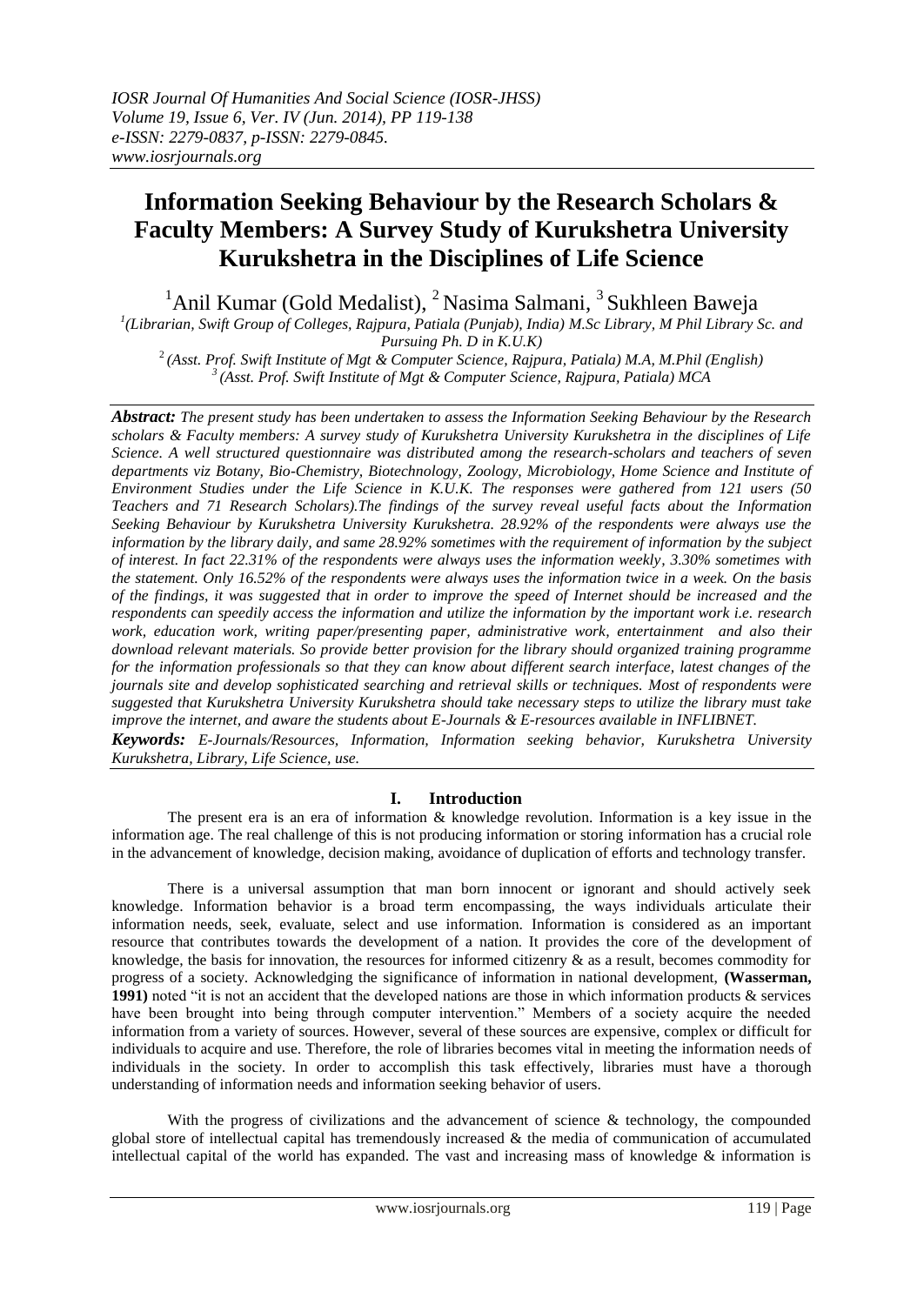being enshrined not only in books & serials, but also in technical & scientific reports, patents, standards and specifications, transactions, trade circulars, reprints, off- prints, micro documents  $\&$  photocopies etc.

### **Concept of Information**

The term 'Information' has been derived from the Latin words 'Forma' & 'Formatio'. Both these terms convey more or less the same meaning of giving shape to something & forming a pattern. Information means the communication of knowledge about an event or given condition or the spread of knowledge derived from observation, study or instruction. There are terms such as knowledge, facts, data, news, messages etc. used as synonyms or near synonyms to information.

### **Definitions of Information**

In information science, the concept of information is defined in many different ways. In the following is a definition that has through the cognitive approach relations with modem conception of learning. In the cognitive viewpoint of information science, **Belkin (1978)** "the information associated with a text is the generator's modified (by purpose, intent, knowledge of recipient's state of knowledge) conceptual, structure which underlines the surface structure (e.g. language) of that text".

**Ingwersen (1995**) as information being "the resulted of a transformation of the generator's cognitive structures (by intentionality, model of recipients' state of knowledge, and in the form of signs), and "on the other hand information is something  $-$  a structure- which, when perceived, may affect and transform the recipients state of knowledge".

**Dervin & Nilan (1986)** "something constructed by human beings"

**Turnor (1988) "**Information is a key resource that can bring about change & improvement in the society".

### **Importance of Information**

Information is applied to various areas of human activities. These include growth of knowledge  $\&$ wisdom, decision making  $\&$  management, research  $\&$  development, manufacture  $\&$  industry, education, training & academic writing. It is information, which after tested over a long period of time by a continuous stream of minds resulting in its acceptance as truth, become wisdom, as information is a vital input in research education & training, industry & manufacturing.

#### **Information Need**

Information need is often understood in information science as evolving from a vague awareness of something missing and as culminating in locating information that contributes to understanding and meaning. Information need is described as an anomalous state of knowledge or a gap in individual's knowledge in sensemaking situations.

# **Kinds of Information Needs**

The information needs of the users vary in particular cases on a particular point of time. In general there are four kinds of information needs:

**Current Information Need:** in order to keep the users up to date in their respective field of development the necessity of current information is intended to make available right information in the right format of user at the earliest possible.

 **Exhaustive Information Need:** this necessitates when particular information user needs particular information exhaustively. Detailed information on a particular field helps the users to draw suitable conclusion in a particular area of activity.

 **Everyday Information Need:** Day to day activities vary from person to person. Different users need different kind of information at different points of time. There are some users who need information on a particular activity every day.

 **Catching up Information Need:** precise information is the characteristics of this kind of need of the users. The information should be as simple and to point as possible, so that the users can easily catch it.

# **Information Seeking**

**Wiberley (1989)** defines 'Information seeking' as "Information seeking is a basic activity indulged in by all people & manifested through a particular behavior".

# **Information Behavior**

Information behavior is the totality of human behavior in relation to sources  $\&$  channels of information including both active  $\&$  passive information seeking  $\&$  information use. Thus it includes face to face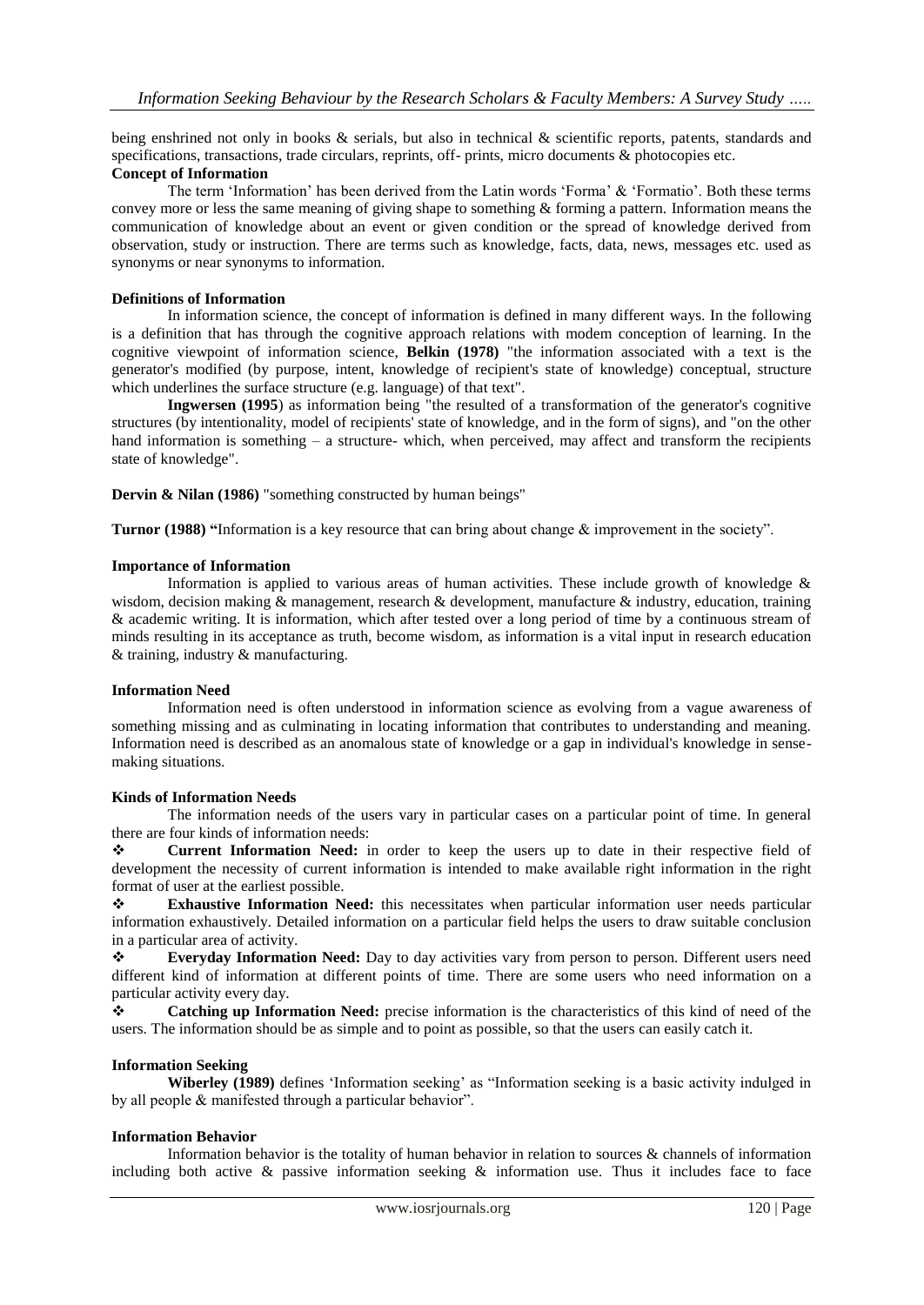communication with others as well as passive reception of information as in for example watching T.V advertisements without any intention to act on the information given. Information behavior can be defined by the general model of information behaviour developed by Wilson 1997. According to Wilson, a general model of information behaviour needs to include at least the following three elements:

- An information need and its drivers, i.e., the factors that give rise to an individual's perception of need;
- $\triangle$  The factors that affect the individual's response to the perception of need;
- \* The processes or actions involved in that response."

**Taylor (1991)** defines information behavior as the product of certain elements of the information use environment. The elements are:

- The assumptions formally learned or not, made by a defined set of people concerning the nature of their work.
- The kinds and structure of the problems deemed important and typical by this set of people.
- The constraints and opportunities of typical environments within which any group or subgroup of this set of people operates and works.
- The conscious, and perhaps unconscious, assumptions made as to what constitutes a solution, or better said, a resolution of problems, and what makes information useful and valuable in their contexts.

### **Information Seeking Behavior**

Information seeking behavior is a broad term encompassing the ways individuals articulate their information needs, seek, evaluate, select and use information. Thus information seeking behavior is the purposive seeking for information as a consequence of a need to satisfy some goal. It may be through published or unpublished documents, communicating with colleagues.

**Kriekelas (1983)** "As any activity of an individual that is undertaken to identify and perceives that the current state of possessed knowledge is less than that needed to deal with some issue".

### **Information Seeking Models**

The influence of technology on Information Seeking is also providing a new set of alternative models that more accurately describe the Information Seeking process as a dynamic activity. Models of Information seeking attempts to describe the process a user follow to satisfy an information need. It is important to examine information seeking models as what students actually do when searching for information may be very different from what librarians think the students do.

# **I. Wilson's And Krieklas' Model Of Information Seeking**

This model illustrates the relationship between the concepts of user, need, uses and user behaviour. The model suggests that the user perceives a need in the context of the user's environment. That is, in a given environment or event (e. g. University course) the user will perceive an information need. The perceived need will lead the user to search for information, making demands upon a variety of information sources. These information sources include information systems (university libraries and public libraries); human resources (experts, professors, colleagues); and other resources (personal library, media).

Information seeking may lead to either a success or a failure. If successful, information is located which will be used. This may result in the satisfaction or non-satisfaction of the original perceived need. Satisfaction occurs when the located information has been analyzed and satisfies the original need. With nonsatisfaction, the information seeking process may be repeated until satisfaction occurs. A failure to find information may result in the process of information seeking being continued. The information seeking process ends when the perceived need has been satisfied.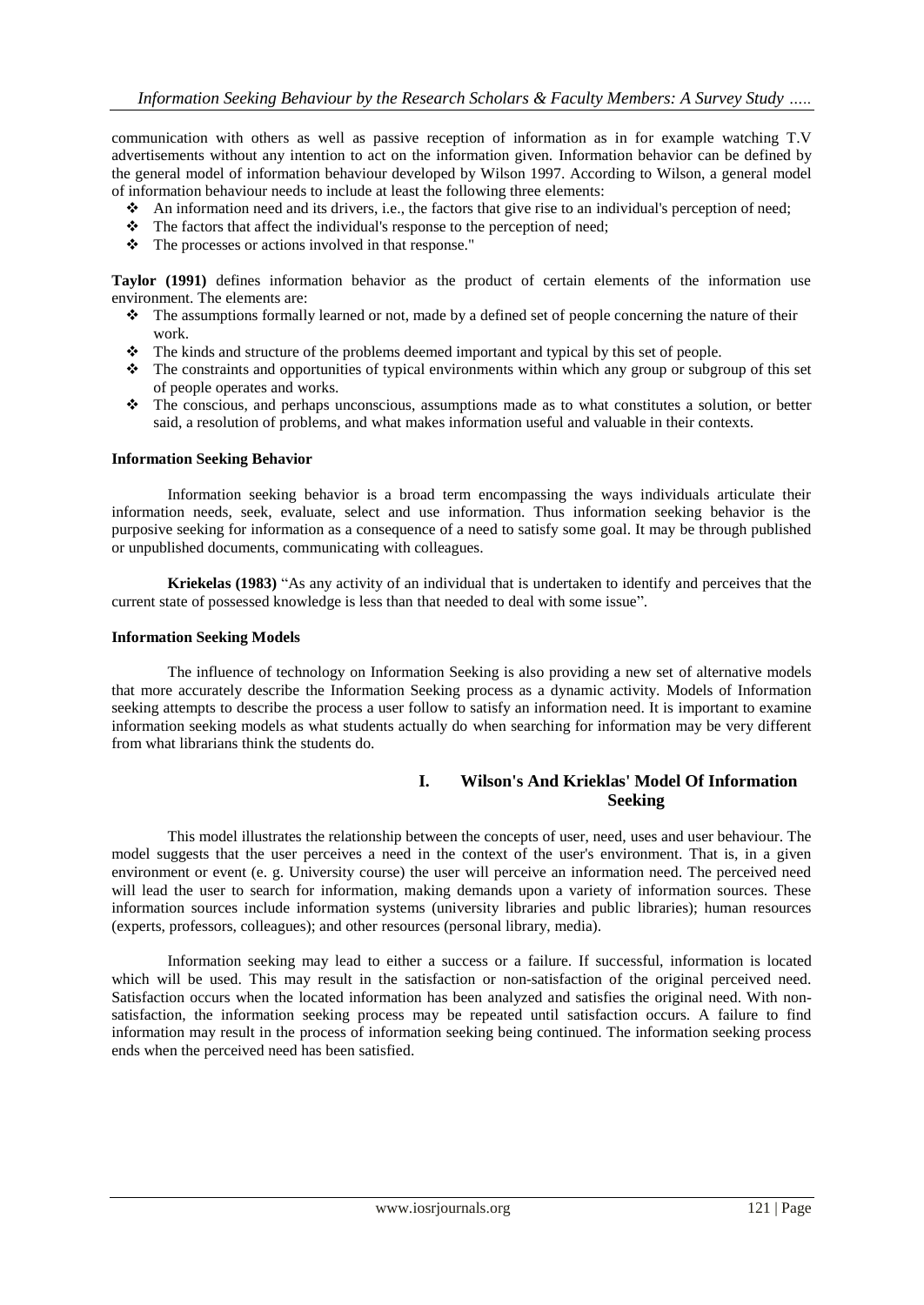

**Figure 1.** *Wilson's & Krieklas Model of Information Behavior (June 1999)*

# **II. Belkin's Information Seeking Process Model**

Belkin provides another view of the Information Seeking process, described as Information Seeking Strategies (ISS). The set of task are:

- Browsing scanning or searching a resource
- Learning expanding knowledge of the goal, problem, system or available resource through selection
- Recognition identifying relevant items (via system or cognitive association)
- Meta information interacting with the items that map the boundaries of the task.

This model is not linear or like a typical waterfall flow of process. Belkin stress this non-linearity in that he suggests that model should support "graceful movement" among the tasks.

# **III. Eisenberg And Berkowitz's Big Six Skills Model**

Eisenberg and Berkowitz proposed the Big Six Skills that represents a general approach to information problem solving, consisting of six logical steps or stages. The order of the stages changes with each search venture, but each stage is necessary in order to achieve a successful resolution of an information problem. The big six skills involve:

- \* Task Definition: The student needs to define the problem from an information point of view.
- Information Seeking Strategies: Once the student has clearly defined the information problem, then he must decide which and what information sources are the most appropriate to solve the task.
- Locating and access: Locating and access is the implementation of the information seeking strategy.
- Use of information: Once student have found the needed information, they can employ skills to use the information.
- Synthesis: Is the application of all information to the defined task. It involves restructuring and repackaging the information into a new different form.
- Evaluation: Evaluation is the examination and assessment of the information problem solving process. It determines whether the information found met the defined task.

# **IV. Ellis Model Of Information Seeking**

Ellis (1998) propose and elaborate a general model of information seeking behaviours based on studies of the information seeking patterns of social scientist, research physicists and chemists, and engineers and research scientist in an industrial firm. One version of the model describes six categories of information seeking activities as generic: starting, chaining, browsing, differentiating, monitoring, and extracting.

 **Starting** comprises those activities that form the initial search for information identifying sources of interest that could serve as starting points of the search. Following up on these new leads from an initial source is the activity of Chaining.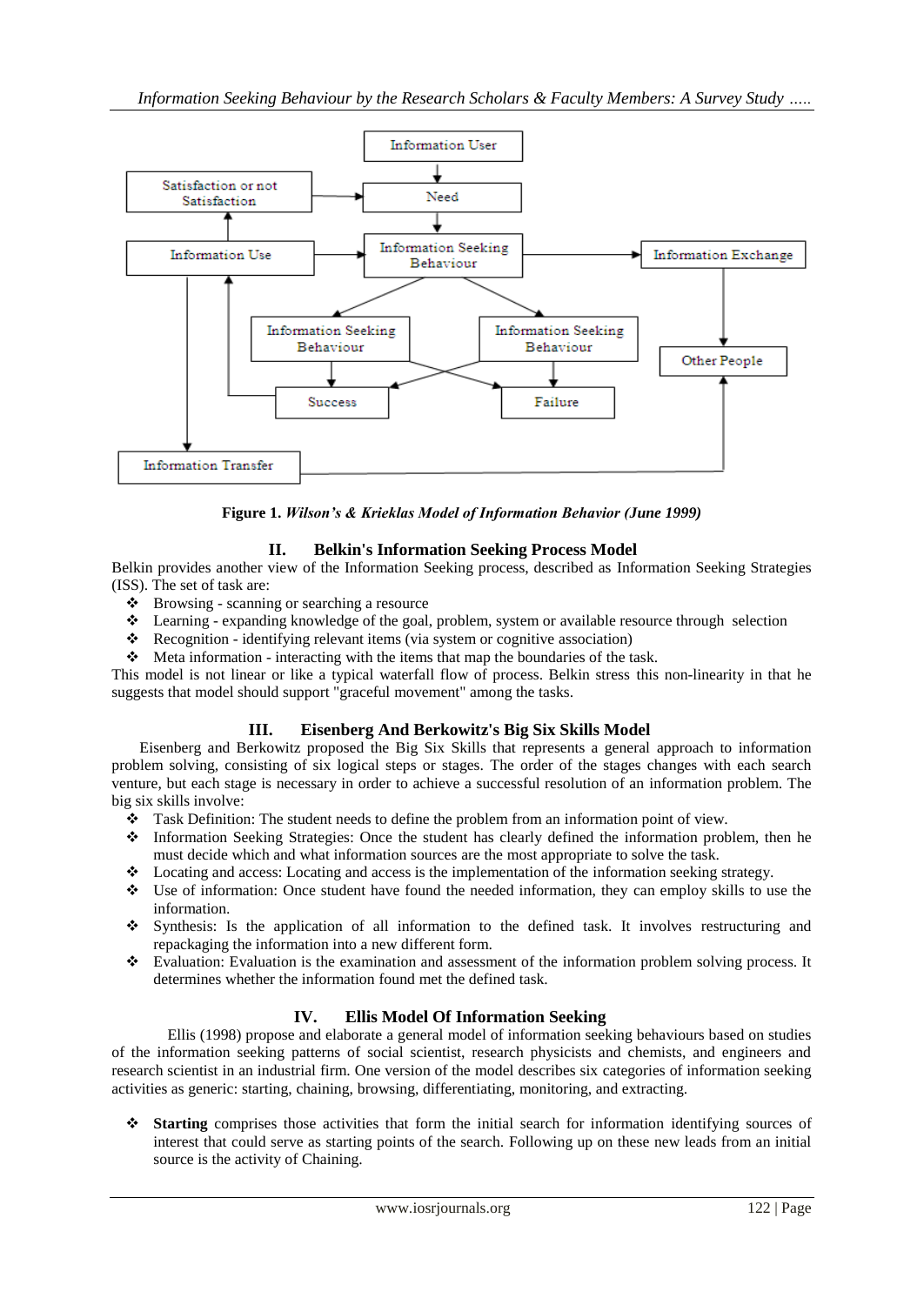- **Chaining** can be backward or forward. Backward chaining takes place when pointers or references from an initial source are followed, and is well established routine of information seeking among scientists and researchers. In the reverse direction, forward chaining identifies and follows up on other sources that refer to an initial source or document.
- **Browsing** is the activity of semi directed search in areas of potential search. The individual often simplifies browsing by looking through tables of contents, list of titles, subject headings, names of organizations or persons abstracts and summaries, and so on.
- **Differentiating,** the individual filters and selects from among the sources scanned by noticing differences between the nature and quality of the information offered. The differentiation process is likely to depend on the individual's prior or initial experience with the sources, word-of-mouth recommendations from personal contacts, or reviews in published sources.
- **Monitoring** is the activity of keeping abreast of developments in an area by regularly following particular sources. The individual monitors by concentrating on a small number of what are perceived to be core sources.
- **Extracting** is the activity of systematically working through a particular source or sources in order to identify material of interest. As a form of retrospective searching, extracting may be achieved by directly consulting the source, or by indirectly looking through bibliographies, indexes, or online databases.

In follow-up studies, Ellis adds two more features to his model: **verifying,** where the accuracy of the information is checked and **ending,** which typifies the conclusion of the information seeking process such as building final summaries and organizing notes.



*A stage process version of Ellis's behavioural framework*

Currently, Ellis has modified his model's features somewhat, improving starting to surveying. **Surveying**  further stresses the activity of obtaining an overview of the research terrain or locating key people operating in the field. Differentiating has been refined to **distinguishing,** where information sources are ranked. Another new feature of the model has also been added - **filtering,** which capitalizes on personal criteria or mechanism to increase information precision and relevancy.

# **V. Spink Model Of Information Seeking**

Spink proposes a model of the search process, derived from empirical research, which identifies user judgements, search tactics or moves, interactive feedback loops, and cycles as constituting the search process of a person in interaction with an IR system.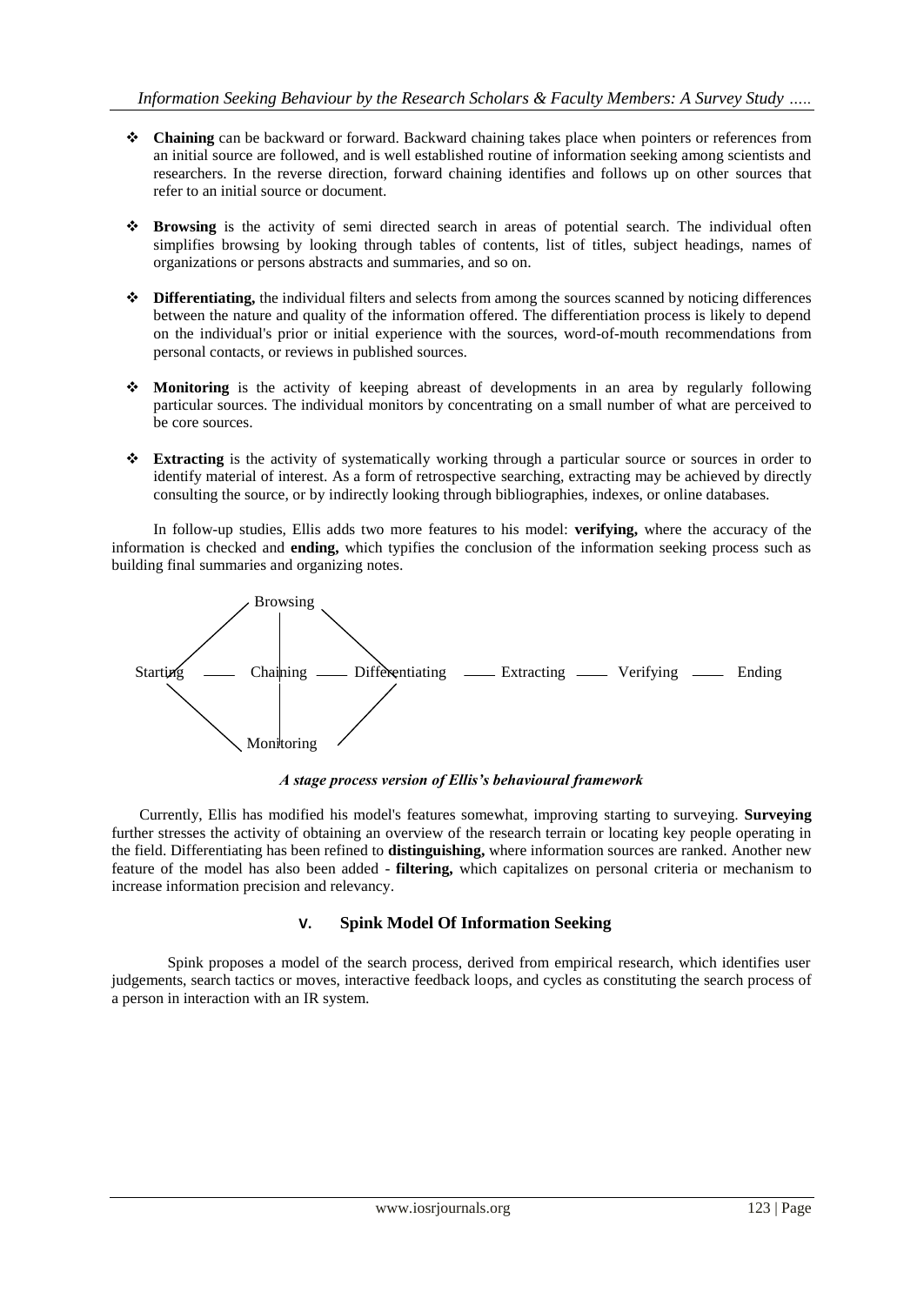

Spink describes the model as follows:

*Spink's Modal of the IR interaction process*

Each search strategy may consist of one or more cycles (one or more search commands ending in the display of retrieved items). Each cycle may consist of one or more interactive feedback occurrences (user input, system output, user interpretation and judgement, user input). An input may also represent a move within the search strategy and may be regarded as a search tactic to further the search. Each move consists of a user input or query requesting a system"s output"

# **II. Review of Related Literature**

The review of the literature is an important part of scientific approach and is carried out in all the areas of research.

**Kim and Chi (2014)** stressed over the swift development of this technical era in which information and communication technologies spread all over the world rapidly but it created a generation gap as the most effective exclusion of elderly. The authors found that conducted the study in korea's metropolitan areas to emphasize the different ways of information seeking behavior as well as the factors that affected the attitudes of elderly people. The major findings of this field study revealed that the elderly people gave accent to interpersonal relationships while they sought information. It also reflected that they sought information. It also reflected that they actively seek information from human information sources, which in turn triggers further information seeking. No doubt seniors use a number of digital devices but they faced hurdles which prevented them to search information of their interest by using these digital devices. Hence the present study focused on meaningful insight which became a helping hand to investigate "new seniors" who parted the generation gap by possessing/imbibing the digital literacy in future.

**Parveen Kumar (2013)** reviewed studies has been undertaken to identify the Information Seeking Behaviour by the faculty members of the BPS Women University in Khanpur. The study was based on questionnaire method. The major finding of the survey reveal useful facts about the study was faculty member uses Google for searching information. The majority of faculty says unavailability of information on the internet. His study reveals that the majority of faculty members sought information for preparing lectures, keeping knowledge up to date and research work. Faculty members used several methods to seek information, but they prefer to consult a knowledgeable person in the field.

**Rupp-Serrano and Robbins (2013)** reviewed studies has been undertaken to explore the Information Seeking Behaviour were used by academic educational faculty members of twenty large public research Universities. They reflected with an observation how frequently educational faculty accessed information & also examined how they prepared themselves up-to-date on current developments in the field. The present study also highlighted about electronic sources used by information seekers. Simultaneously the faculty emphasized the importance of electronic access to scholarly journals, library databases and value of books whether print or electronic for fulfilling the information and research needs.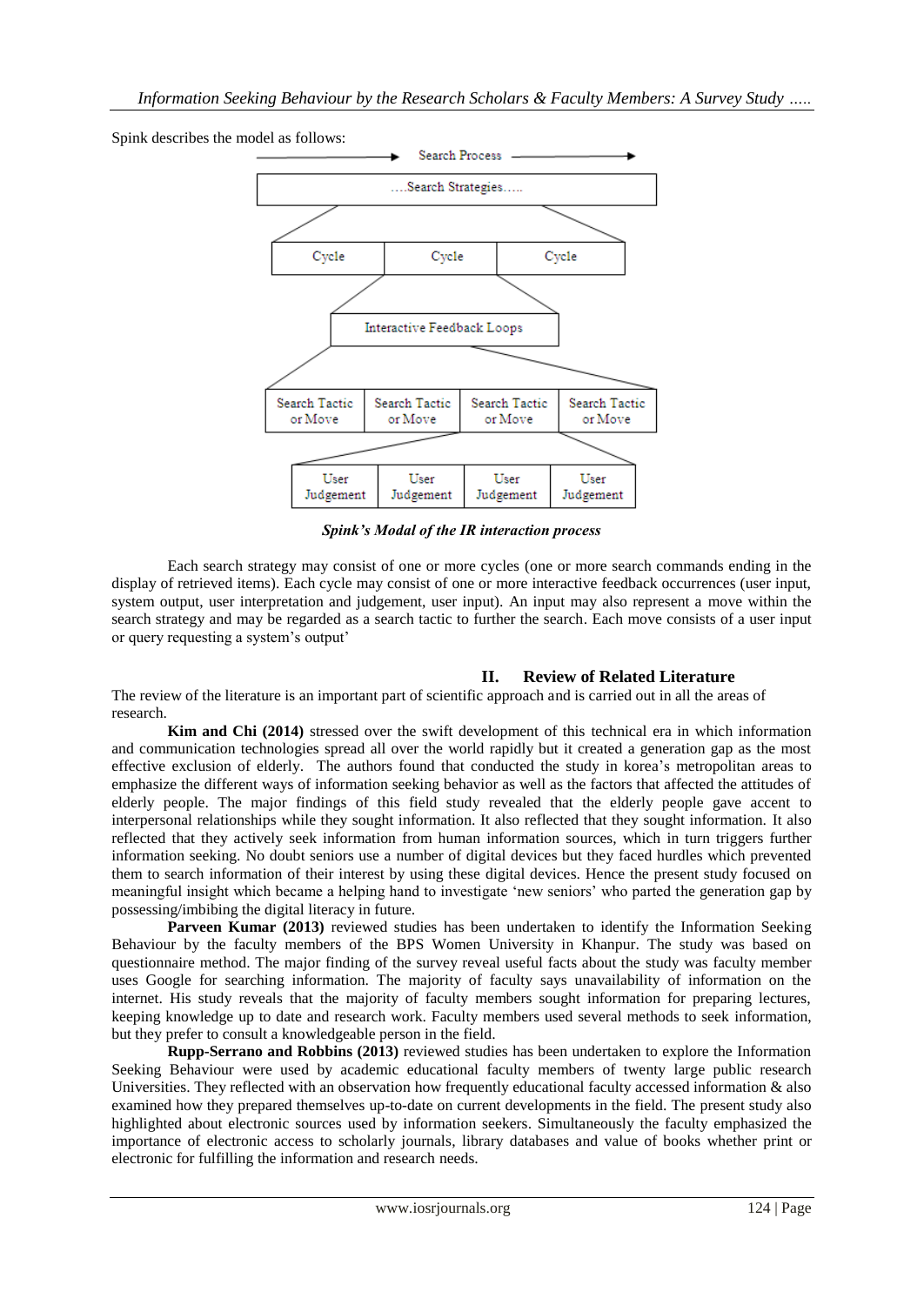**Shakeel Ahmed and Venayagamoorthy (2013)** presented a special study regarding information seeking behavior of business school students in Dubai. The main feature of this research was to evaluate the information seeking behavior with great effort to determine the sources consulted  $\&$  the general pattern of information gathering system by the students of business school. A well constructed survey prepared & data were collected 2003 students from eighteen Universities & colleges located in Academic city Dubai with the help of questionnaire. So the present study discovered the finding of academic related information was the prime reason for need of information, internet & electronic resources are the most vital source of information. It was a typical representation of the population of the business school students.

**Ramesh (2012)** attempted a study to analyze the information needs and seeking behavior of information resources of the library by the faculty members of the ICFAI Business School, Hyderabad. For this evaluation a well structured questionnaire was constructed data of Seventy Faculty Members were collected & analysis. The major findings of the survey revealed useful facts about indicated that the library professionals were required to help them for maximum utilization of library resources and made the faculty members aware to access the library resources available to them.

**Natarajan (2012)** surveyed a description about electronic resources (e-resources) and their different types. With the help of study undertake the Information seeking behavior of students, researchers and faculty in this electronic environment was discussed. The role of library professionals in making the e-resources available to different types of user community was elaborated. Hence it had been concluded that the availability of eresources & easy to access helps the students and researchers to avail their benefit in research.

**Khan and Shafique (2011)** studied the Information seeking behavior of faculty members of government colleges of Bhawalpur & found that respondents were mostly seeked information for lecturer preparation, personal competency improvement and current awareness. Books and monographs, face to face discuss with colleagues and friends were the most used formal & informal sources of information. Institutional library & personal collection were heavily used to acquire information. All the respondents faced problem due to lack of computers. They preferred English language for reading material and preferred print format. Google was mostly used search engine most respondents had not received and formal training or orientation for using online information resources. The study suggested that college libraries should be equipped with computers, CDs, Internet & latest research journals and workshops & seminars should be arranged.

**Bhatia and Rao (2011)** studied the information seeking behavior of students at Dev Samaj College, Chandigarh and found that although students used internet but less than fifty percent of the respondents were not aware about e-resources. Students used search engines as a major source to access e-resources for their information needs  $\&$  for the purpose of updating knowledge on their subjects of interest. Limited resources  $\&$ services available in the college library affected students information seeking & gathering activities. In order to overcome the hindrances in accessing the e-resources, the study recommended to organize awareness programmes on use of e-resources and to provide training on web searching to the students.

**Raja (2010)** in his study on information seeking behavior of researches of central drug research institute (CDRI), Lucknow found that most researchers visited the library weekly to collect reading material. The OPAC & photocopying were the most used services for searching & most researchers preferred to search by subject literature searches was performed using the library"s international network. Most users used the internet services for e-mail & faced the problem of slow downloading. Newspapers & bibliography services were most used research services. Most researches used the library/s e-journals and attended conferences, seminars & workshops frequently. The CDRI library had provided effective services to researchers. Most users were satisfied with the services provided by the library & there was a good application of information communication Technology in the library. Information seeking behavior differed from one discipline to another & from one institution or library to another. A sizable number of users were not satisfied with library opening hours. The study suggested that library information system must be capable of handling the complex information need  $\&$ demands of researchers.

**Tenopir et al. (2009)** studied the reading patterns of science, social science, technology, and medical university faculty members. The study was restricted to university science faculty members and their response was compared over time. Data for the study were collected periodically from 1977 to present through questionnaire. Study showed that the information seeking and reading patterns of science faculty changed with the growth of electronic journals. Study also found that the average number of readings per year per science faculty member continues to increase, while the average time spent per reading decreases.

**Qureshi et al. (2008)** examined the information needs and information-seeking behavior of students of nine universities in Pakistan. The study was carried out with the objective to examine the behaviour of students towards the information, to identify the main sources of information, to determine level of awareness regarding the sources and to establish whether students have had any instruction on use of resources or not. Questionnaire method was the chief instrument for collecting data, and one thousand students responded to the study. Statistical tools like correlation and regression were used to analyze data. Study found that educational and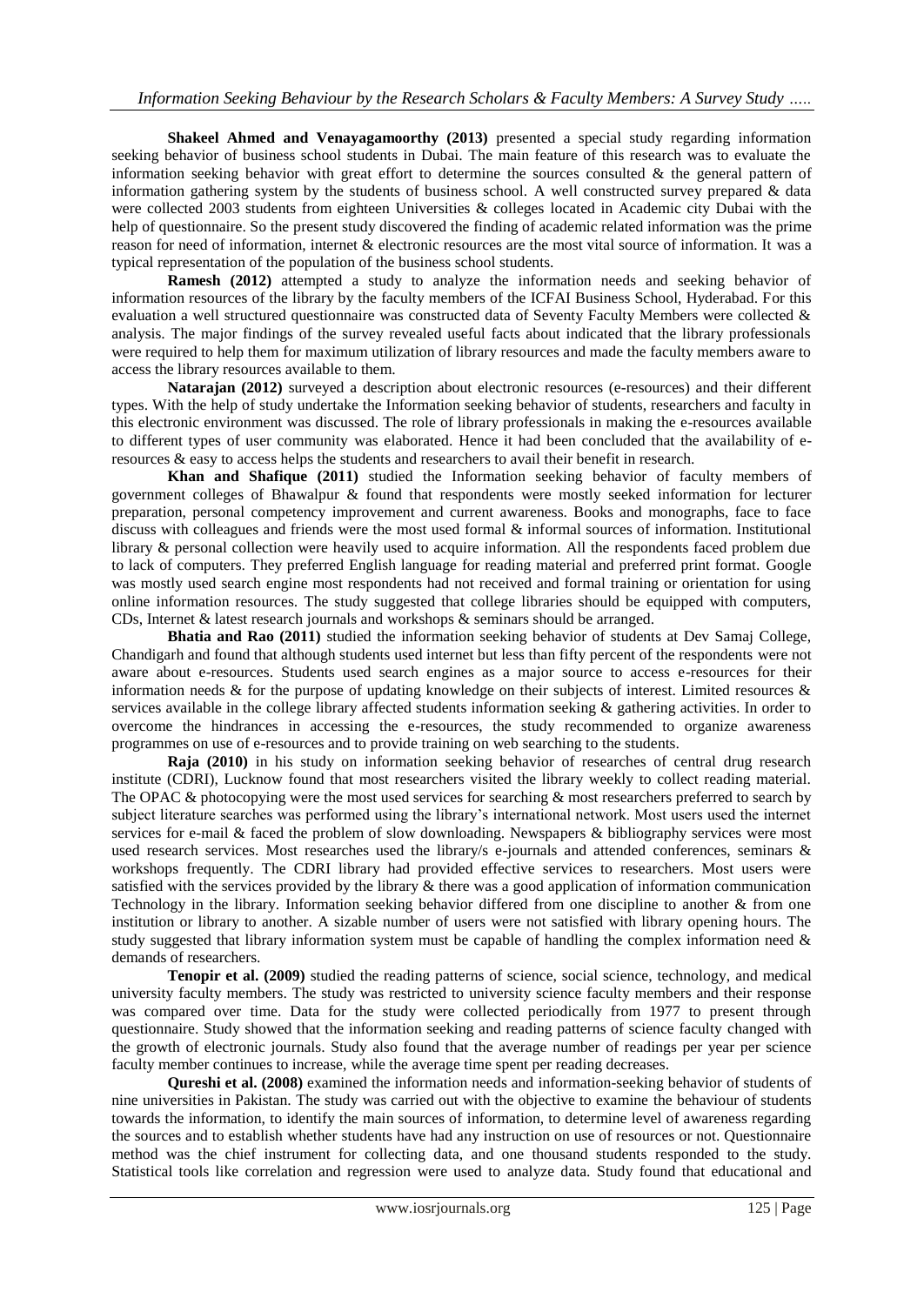cultural background. Surrounding Environment and student participation have a positive impact on the information-seeking behavior of students. Study also revealed that modem digital libraries, interfaces and web database sources etc also have an influence on students "information behavior.

**Liao et al. (2007)** compared the information needs and Information-Seeking Behavior of international graduate students and American graduate students at Virginia Tech. The objective of this comparative study was to identify how graduate students having different characteristics use various information sources and also to obtain insights into international graduate student"s information-seeking behavior. Web based questionnaire method was adopted for collecting data. Three hundred and sixty two graduate students (6.3%) responded to the study. Various statistical techniques namely Chi-square, ANOVA, F-test were employed for the analysis of data. Study revealed that international students use libraries more actively and often than American students. Study also showed some distinctive characteristics of the style of study of international graduate students, and also demonstrated that the impact of language or cultural communication barriers and technology barriers affects the international student's information access.

**George et al. (2006)** studied the information seeking behavior of Graduate students of all disciplines & departments at Carnegie Mellon University & found that graduate students often began with a meeting with professors who provide direction, recommend and provide resources. Other students helped to shape graduate students research activities & university library personnel provided guidance in finding resources. The internet played a major role, although students continued to use print resources. Convenience, lack of sophistication in finding and using resources & course requirements affected their information behavior.

Wang (2006) studied the academic researchers' use of internet information and communication technologies (IICT) to support information seeking activities. The goal of the study was to gain insight into disciplinary and cultural difference of information seeking in the internet era. In depth face-to-face interview method was used to collect data. Fifty five researchers from United States and ten from China were interviewed for the study. Quantitative data were coded and analyzed using SPSS and quantitative data using QSR N6. To compare disciplinary differences, only faculty participants were included from the selected disciplines and countries. The preliminary results of the study showed differences in perception of importance of (IICT"s) to research. The project was continuing to include more participants from different cultures.

**Asemi (2005)** carried out a study to understand the information searching habits of internet users at the Medical University of Isfahan. The aim of the study was to investigate the status of information searching nature of the users on internet. Data was collected using a questionnaire followed by interview with users from five faculties. One hundred and eighty eight persons responded to the study. Study revealed that students use internet significantly & it occupies an important place among various sources. Study also observed that electronic media has not replaced print media.

**Heinstrom (2005)** investigated the information behaviour from a physiological perspective by relating information seeking to personality traits and study approaches. Author studied ISB in relation to the five factor personality theory. The study was based on three hundred and five university students who were in the process writing their master's thesis. Research design was quantitative and consisted of three questionnaires. Statistical tools used for analysis include factor, correlation and regression analysis. The main finding of study was that students information behaviour could be grouped into three patters- fast surfing, broad scanning and deep diving, which were linked to personality traits and study approaches.

**Purnima and Vikas (2005)** have made a study on information needs of the college faculties of higher education in Manipur. The study reveals that except for few colleges/universities, most of the faculties were not aware of the IT, due to lack of infrastructure in their libraries. They have studied about information needs of the faculties of colleges and universities. They studied on the use of computers, internet, e-journals, and digital resources.

**Roberts (2004)** compared the information seeking skills of senior student nurses of three preregistration nurse education programme. The study was carried out to explore the senior students" information seeking skills and to investigate whether students from different programmes utilized different seeking strategies. Purposive sampling strategy was employed for data collection and data analysis was carried out in two phases. Two hundred and fifty three nurse students participated in the survey. Study revealed both similarities and differences between the groups. The integrated degree programme participants displayed more systematic approach to information acquisition, while registered general nurse programme participants preferred the use of a model.

**Hillet (2002)** carried out a study to measure the contentment of faculty and students with library services at the University of Washington. The study investigated the importance of resources, the reasons for the use or non use of libraries, information resources and their priorities for library services and resources. The study focused on the difference and also similarities between scientists/engineers and other academic areas in their library use and information needs at Washington University. The survey population included all faculties and random samples of graduate students were taken. Questionnaire method was used for the study. Survey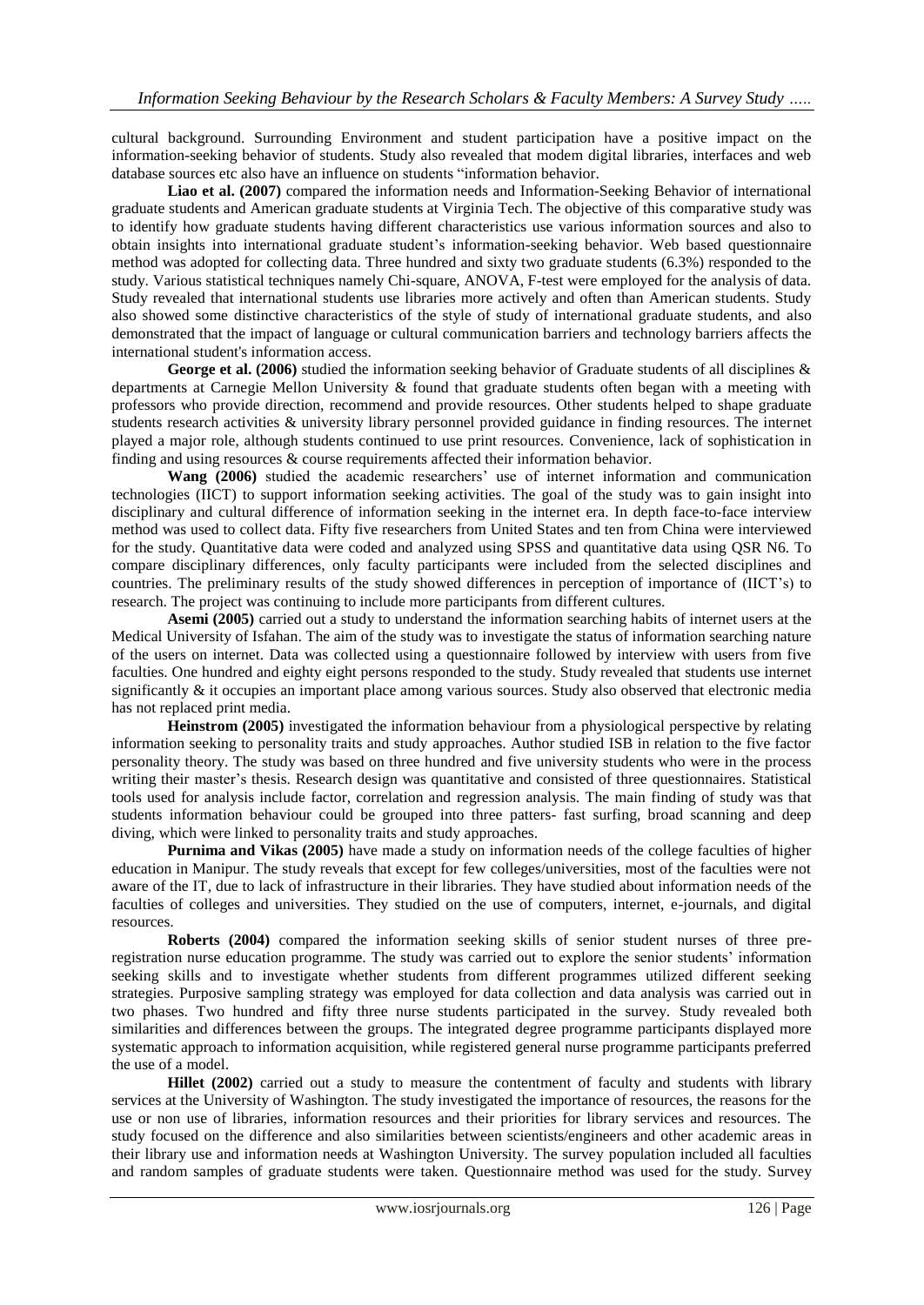results showed high satisfaction levels and a shift towards remote use and increased importance of electronic resources. Survey results also documented significant variations between groups and academic areas. The differences in academic areas are most pronounced in priorities, use patterns, importance of information resource formats and the impact of new technology on library use.

**Prekop (2002)** carried out a qualitative study of a complex collaborative information seeking activity drawn from military domain. Most of the information seeking studies focused on the ISB of individuals rather than a collaborative information seeking. This study investigates the collaborative ISB performed by a working group of command and control support study. Structured interviews were used for eliciting data and were supported by minutes of the working groups meetings. A total of twenty eight participants were involved in the study. The study identified the contexts, roles and patterns of interaction that emerged from the collaborative information seeking activities undertaken by the study.

**Nicholas et al. (2001)** explored the relationship between the expressed health information needs and what health information seekers actually found. Data was collected from three sources namely; questionnaire hosted on website, a touch-screen health information kiosk and Kiosk transaction logs. Results of the study showed that reasons for visit to the system has an impact on the type of information viewed and identified four types of internet users. The study examined the information behaviour of health information users also.

**Majeed et al. (2000)** in their study explored the information needs and ISB of Malaysian Agricultural scientists. Study was carried out in five major Malaysian Agricultural institutions. Questionnaire method was used for data collection and data was collected from two hundred and thirty six respondents followed by interviews with some respondents. Study showed that majority of the scientists' preferred primary sources of information. Study also revealed that research scientists spend 16% of their office time on literature search and reading. Another important observation of the study was that 43% of the respondents were unable to keep in touch with the latest scientific literature due to deficient library collection and facilities.

# **III. Research Methodology**

For the purpose of the study, a questionnaire was designed (Appendix-1). The questionnaire was pretested before using it with the survey population. All the respondents were given the same questionnaire irrespective of their status. The questionnaire was distributed to any those respondents who willingly agreed to participate in the study. The respondents were interviewed also to fill in the gaps, if any.

# **Objectives of the Study**

The present study intends to investigate the following objectives:

- $\bullet$  To identify the Purpose/information needs by the teachers and research Scholars.
- \* To study their information gathering activities.
- \* To find the internet based information resources, services & with prefer to read Information.
- To find out the preferred place for information usage and time spent per week by the Teachers and Research Scholars.
- \* To find out the Information sources that you are need.
- \* To examine & understand the common problem faced by the users to access the information resources.

# **Scope of the Study**

The study is being undertaken in order to identify the Information seeking behavior by the Research Scholars & Faculty members: A survey study of Kurukshetra University Kurkshetra in the disciplines of Life Science. The study will include research scholars & faculty members of all the seven departments viz Botany, Bio-Chemistry, Biotechnology, Zoology, Microbiology, Home Science and Institute of Environment Studies following under the disciplines of Life Science.

#### **Statement of the Problems**

Today information technology has developed rapidly & has a huge impact on access to information. These days all the researcher"s weather research scholars & faculty member mostly depend on the internet for information gathering for their research, entertainment, writing paper /presentation and up to date information. As thousands of periodicals, CD"s, research papers, e-thesis, e-journals, & resources are available on internet either free or on payment and thus literature collection has become quite easy keeping in view these facts the present study is taken up "Information Seeking Behaviour by the Research Scholars & Faculty members: A survey study of Kurukshetra University Kurukshetra in the disciplines of Life Science".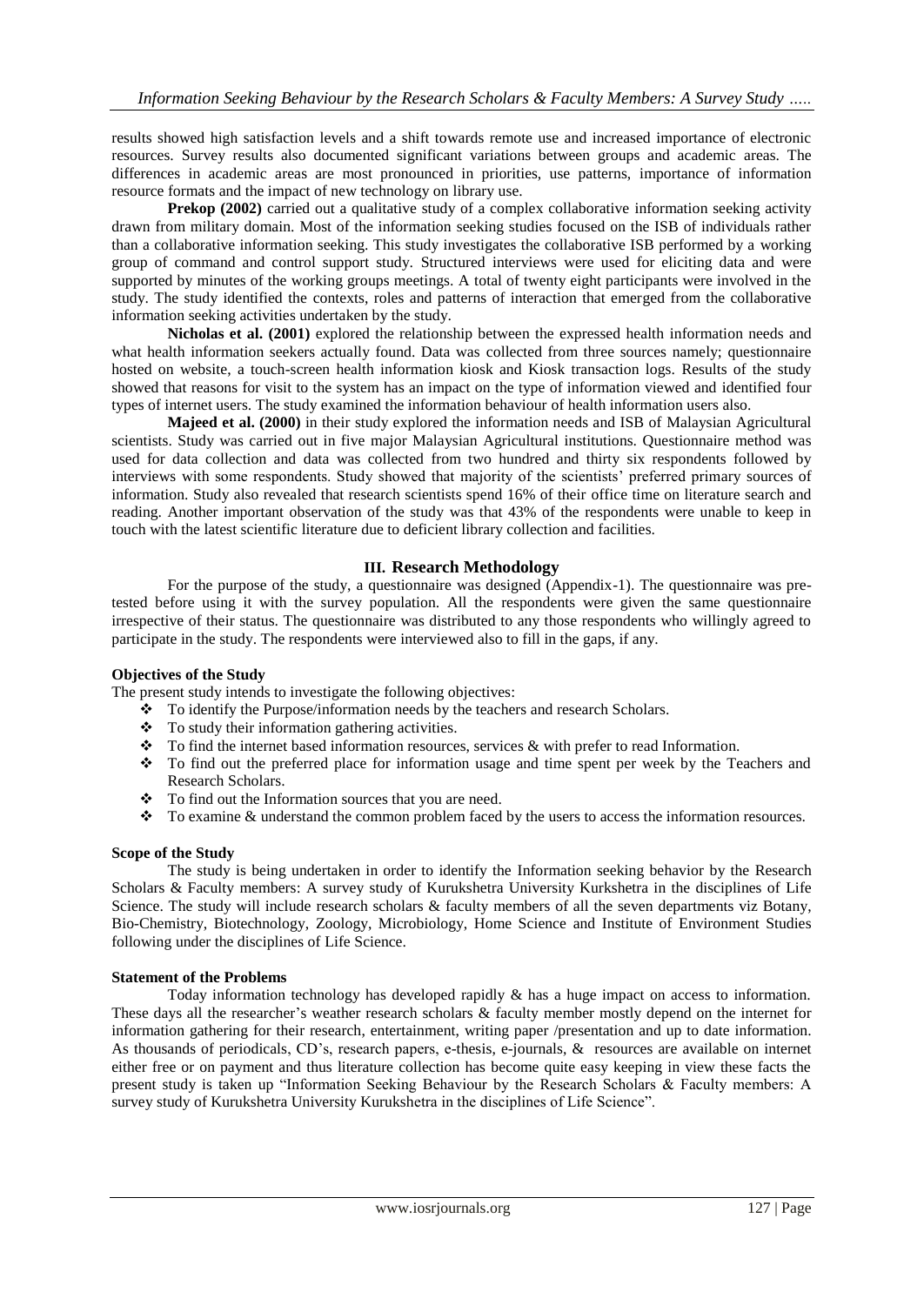| Sr. No                  | <b>Gender wise</b> | Response No % |
|-------------------------|--------------------|---------------|
| 01                      | Male               | 57 (47.10%)   |
| 02                      | Female             | 64 (52.89%)   |
| <b>Cumulative Total</b> |                    | $121(100\%)$  |

### **IV. Analysis & Interpretation: Table 1. Gender wise Access the Information**

Table 1. shows that access of Information by the Research scholars & faculty members in Kurukshetra University Kurukshetra in the disciplines of Life Science among male and female. Male respondents are 47.10% than female users which are 52.89%.

|        | TWAIL TO DAMAN HADE TERRADA AND THEOTHING AND |               |
|--------|-----------------------------------------------|---------------|
| Sr. No | <b>Status wise</b>                            | Response No % |
| 01     | Professor                                     | 10(8.26%)     |
| 02     | Associates Professor                          | $08(6.61\%)$  |
| 03     | Asst. Professor                               | 32(26.44)     |
| 04     | <b>Research Scholars</b>                      | 71 (58.67)    |

# **Table 2. Status wise Access the Information**

Results in Table 2. Show that use/access of information by Kurukshetra University Kurukshetra in the disciplines of Life Science is more popular among research scholars and junior faculty members. Out of total respondents 58.67% research scholars, 26.44% Asst. Professor and than 8.26% Professor, also 6.61% Associates Professor are using/accessing the Information.

| Table 3: frequency of Visit the Library |  |  |  |  |  |  |
|-----------------------------------------|--|--|--|--|--|--|
|-----------------------------------------|--|--|--|--|--|--|

| Sr. No | Visit the library |     | <b>Always</b>            | <b>Often</b> | <b>Usually</b>           | <b>Sometimes</b>         | <b>Never</b> |
|--------|-------------------|-----|--------------------------|--------------|--------------------------|--------------------------|--------------|
|        |                   |     |                          |              |                          |                          |              |
| 01     | Daily             | m   |                          |              |                          | 25(20.66)                |              |
|        |                   | R.S | 18 (14.87)               | 12(9.91)     | 5(4.13)                  | 10(8.26)                 |              |
| 02     | Weekly            | т   | 5(4.13)                  | 3(2.47)      | 4(3.30)                  | (0.82)                   |              |
|        |                   | R.S | 5(4.13)                  | 6(4.85)      | 4(3.30)                  | 3(2.47)                  |              |
| 03     | Twice in a week   | m   | 2(1.65)                  | 2(1.65)      | 8(6.61)                  |                          |              |
|        |                   | R.S | 2(1.65)                  | 3(2.47)      | 3(2.47)                  | ۰                        |              |
| 04     | Occasionally      | Т   | $\overline{\phantom{a}}$ |              | $\overline{\phantom{a}}$ | $\overline{\phantom{a}}$ |              |
|        |                   | R.S | $\overline{\phantom{a}}$ |              | $\overline{\phantom{a}}$ |                          |              |

# **T= Teacher; R.S= Research Scholars**

Table 3. shows the respondents that various availability available use the Information by the library. 28.92% respondents are always using the Information need to access by the library daily and same 28.92% sometimes. K.U.K in the disciplines of Life Science 22.31% users are always uses the information by weekly, 3.30% sometimes and also only 16.52% twice in a week.

| Sr. No | <b>Purpose/Information need to Users</b> | $\cdots$ $\cdots$ $\cdots$ $\cdots$ $\cdots$ | <b>Always</b> | <b>Often</b> | <b>Usually</b> | <b>Sometimes</b> | <b>Never</b> |
|--------|------------------------------------------|----------------------------------------------|---------------|--------------|----------------|------------------|--------------|
|        |                                          |                                              |               |              |                |                  |              |
|        |                                          |                                              |               |              |                |                  |              |
| 01     | Teaching                                 | т                                            | 25(20.66)     | 10(8.26)     | 15 (12.39)     |                  |              |
|        |                                          | R.S                                          |               |              |                | 15 (12.39)       |              |
| 02     | Research Work                            | т                                            | 10(8.26)      | 15 (12.39)   | 20(16.52)      | 5(4.13)          |              |
|        |                                          | R.S                                          | 40(33.05)     | 10(8.26)     | 20(16.52)      |                  |              |
| 03     | Education                                | т                                            | 10(8.26)      | 10(8.26)     | 20(16.52)      | 11 (9.09)        |              |
|        |                                          | R.S                                          | 35 (28.92)    | 15 (12.39)   | 20(16.52)      |                  |              |
| 04     | Writing paper & presenting paper         | т                                            | 14 (11.57)    | 5(4.13)      | 6(4.85)        | 10(8.26)         | 10(8.26)     |
|        |                                          | R.S                                          | 8(6.61)       | 10(8.26)     | 10(8.26)       | 32 (26.44)       | 10(8.26)     |
| 05     | Updating knowledge                       | т                                            | 13 ((10.74)   | 12(9.91)     | 5(4.13)        | 10(8.26)         | 10(8.26)     |
|        |                                          | R.S                                          | 10(8.26)      | 10(8.26)     | 10(8.26)       | 30 (16.52)       | 10(8.26)     |
| 06     | Entertainment                            | т                                            | 5(4.13)       | 5(4.13)      | 5(4.13)        | 35 (28.92)       |              |
|        |                                          | R.S                                          | 40(33.05)     | 5(4.13)      | 5(4.13)        | 20(16.52)        |              |
| 07     | Carry out administrative work            | т                                            | 2(1.65)       | 3(2.47)      | 5(4.13)        | 30 (24.79)       | 10(8.26)     |
|        |                                          | R.S                                          | 5(4.13)       | 2(1.65)      | 3(2.47)        | 10(8.26)         |              |

**Table 4: Purpose/Information Need to Users**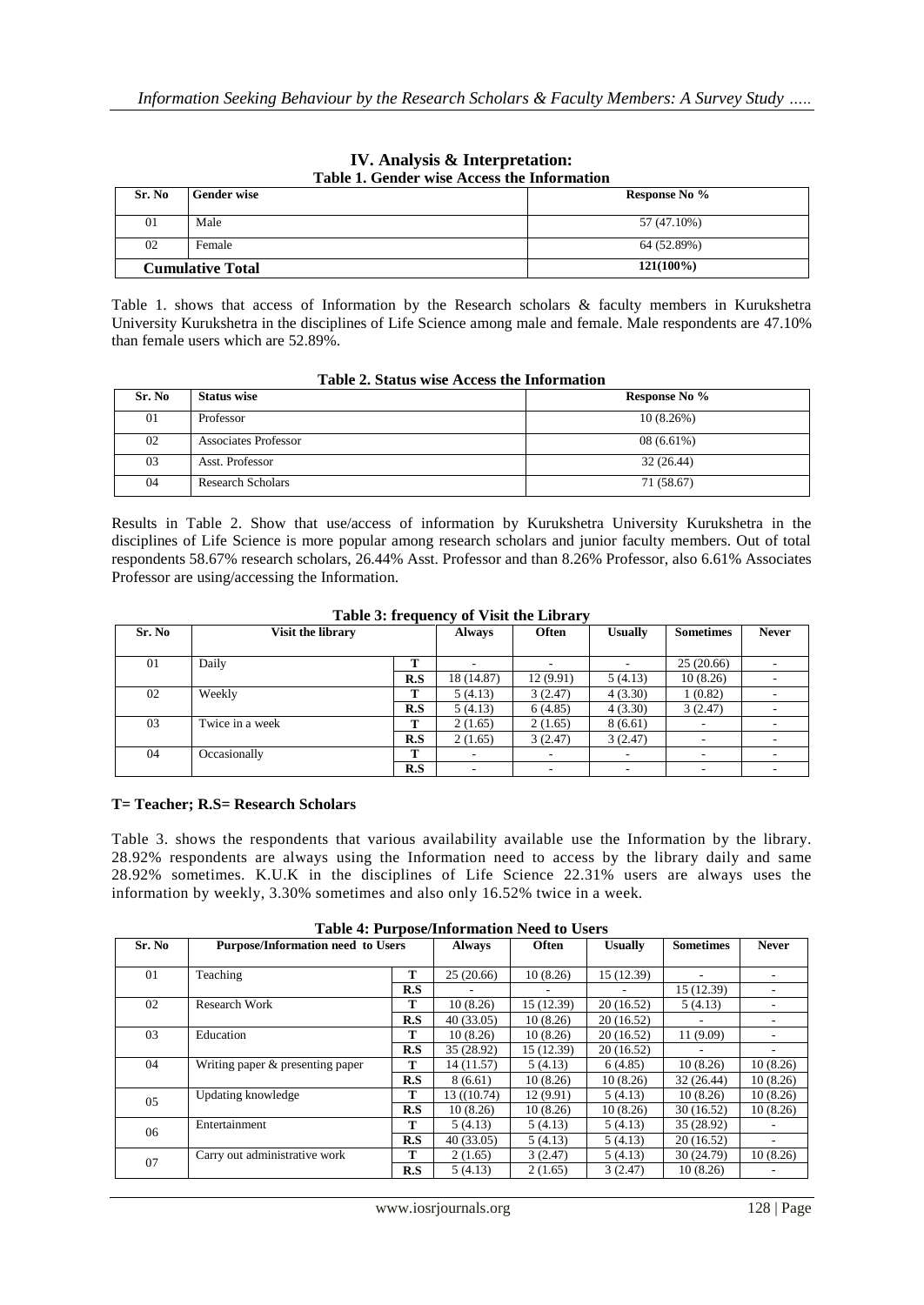Most of the respondents use the library for more than one purpose. The analysis shows that among purposes the main purpose of users to use the Information for research work. In Life Science 95.04% users are always accesses the Information for research works, 4.13% sometimes with the statement and education purpose are the second purpose for which users always access the Information i.e. 90.90% and 9.09% sometimes. Entertainment are the third purpose for using the library i.e.  $53.71\%$  users always & 45.45% sometimes. Update knowledge are the forth purpose for which users always access the information i.e. 49.58%, in fact 33.05% sometimes and 16.52% never. Only 43.80% respondents are always access the information by the writing & presenting paper, 34.71% sometimes & 16.52% never. In Life Science disciplines of 41.32% users are access and utilize the information by teaching purpose for K.U.K  $& 12.39\%$  sometimes. Less than 16.52% users are always carrying out the administrative work of K.U.K, 33.05% sometimes and 8.26% never.

| Sr. No | <b>Prefer to Use Information</b><br><b>Seeking activities</b> |     | <b>Always</b> | -<br><b>Often</b> | <b>Usually</b> | <b>Sometimes</b> | <b>Never</b> |
|--------|---------------------------------------------------------------|-----|---------------|-------------------|----------------|------------------|--------------|
| 01     | Home                                                          | т   | 10(8.26)      | 5(4.13)           |                | 5(4.13)          |              |
|        |                                                               | R.S | 5(4.13)       | 10(8.26)          | 5(4.13)        | 2(1.65)          |              |
| 02     | Departmental Library                                          | т   | 10(8.26)      | 1(0.82)           | 5(4.13)        | 2(1.65)          |              |
|        |                                                               | R.S | 10(8.26)      | 8(6.61)           | 5(4.13)        | 5(4.13)          |              |
| 03     | Office                                                        | т   | 6(4.95)       | 4(3.30)           | 2(1.65)        |                  |              |
|        |                                                               | R.S |               |                   |                |                  |              |
| 04     | Central Library of the University                             | т   | ۰             |                   |                |                  |              |
|        |                                                               | R.S | 6(4.95)       | 3(2.47)           | 2(1.65)        |                  |              |

|  | Table 5: Prefer to Use the Information Seeking Activities |  |
|--|-----------------------------------------------------------|--|
|--|-----------------------------------------------------------|--|

Table 5. shows that 32.23% respondents are always using the Information by departmental library and 5.78% sometimes. In fact Kurukshetra University Kurukshetra in the disciplines of Life Science i.e. 20.66% users are always uses the information by home and 5.78% sometimes with the requirement of information needs. Only 9.91% teachers and research scholars are use the information by office and 9.09% central library of Kurukshetra.

|        | Table of Average Thile Spent on Library with Osers Information Need |     |               |              |                |                  |              |
|--------|---------------------------------------------------------------------|-----|---------------|--------------|----------------|------------------|--------------|
| Sr. No | Average time spent on Library with                                  |     | <b>Always</b> | <b>Often</b> | <b>Usually</b> | <b>Sometimes</b> | <b>Never</b> |
|        | <b>Users Information Need</b>                                       |     |               |              |                |                  |              |
| 01     | Less than 30 Minutes to 1 Hour                                      |     | 10(8.26)      | 2(1.65)      | 15 (12.39)     | 10(8.26)         |              |
|        |                                                                     | R.S | 10(8.26)      | 5(4.13)      | 10(8.26)       | 10(8.26)         |              |
| 02     | 1 To 2 hours                                                        | т   | 2(1.65)       | 3(2.47)      | 4(3.30)        |                  |              |
|        |                                                                     | R.S | 15 (12.39)    | 11 (9.09)    | 4(3.30)        |                  |              |
| 03     | 2 to 3 Hours                                                        | т   | 1(0.82)       |              | 3(2.47)        |                  |              |
|        |                                                                     | R.S | 2(1.65)       | 1(0.82)      | 2(1.65)        |                  |              |
| 04     | 3 To 4 Hours                                                        | т   |               |              |                |                  |              |
|        |                                                                     | R.S |               | 1(0.82)      | ۰              | ۰                |              |
| 0.5    | More than 4 hours                                                   | т   |               |              |                | ۰                |              |
|        |                                                                     | R.S |               |              |                |                  |              |
|        |                                                                     |     |               |              |                |                  |              |

**Table 6: Average Time Spent on Library with Users Information Need**

Table 6. shows that Life Science teachers and research scholars are spend more times in the departmental library. 32.23% respondents are 1 to 2 hours always time spending on library by the requirement of information needs. In fact 42.97% of the users spend less than 30 Minutes to 1 hour and16.52% sometimes. Only 7.43% Teachers & Research scholars are spent their 2 to 3 hours and very less than 0.82% users are always access the information on library by 3 to 4 hours in the discipline of life Science from K.U.K.

|        | Table 7. Do you use the filternet bet vices |     |               |              |                |                  |                          |
|--------|---------------------------------------------|-----|---------------|--------------|----------------|------------------|--------------------------|
| Sr. No | Do you Use the Internet                     |     | <b>Always</b> | <b>Often</b> | <b>Usually</b> | <b>Sometimes</b> | <b>Never</b>             |
|        | <b>Services</b>                             |     |               |              |                |                  |                          |
| 01     | Daily                                       |     | 5(4.13)       | 4(3.30)      | 2(1.65)        | 9(7.43)          |                          |
|        |                                             | R.S | 10(8.26)      | 5(4.13)      | 2(1.65)        | 14(11.5)         |                          |
| 02     | 2 to 3 times in a week                      | m   | 10(8.26)      | 5(4.13)      | 10(8.26)       |                  |                          |
|        |                                             | R.S | 25(20.6)      | 15(12.3)     |                |                  |                          |
| 03     | 3 to 5 time in a Month                      |     | 1(0.82)       | 3(2.47)      | 1(0.82)        |                  | $\overline{\phantom{a}}$ |
|        |                                             | R.S |               |              |                |                  |                          |
| 04     | Once in a month                             | m   |               |              |                |                  |                          |
|        |                                             | R.S |               |              |                |                  |                          |

In Life Science disciplines of 53.71% of the respondents always use the Internet services of 2 to 3 times in a week from K.U.K. In fact only 23.14% of the users are daily use the Internet services, and 19% sometimes with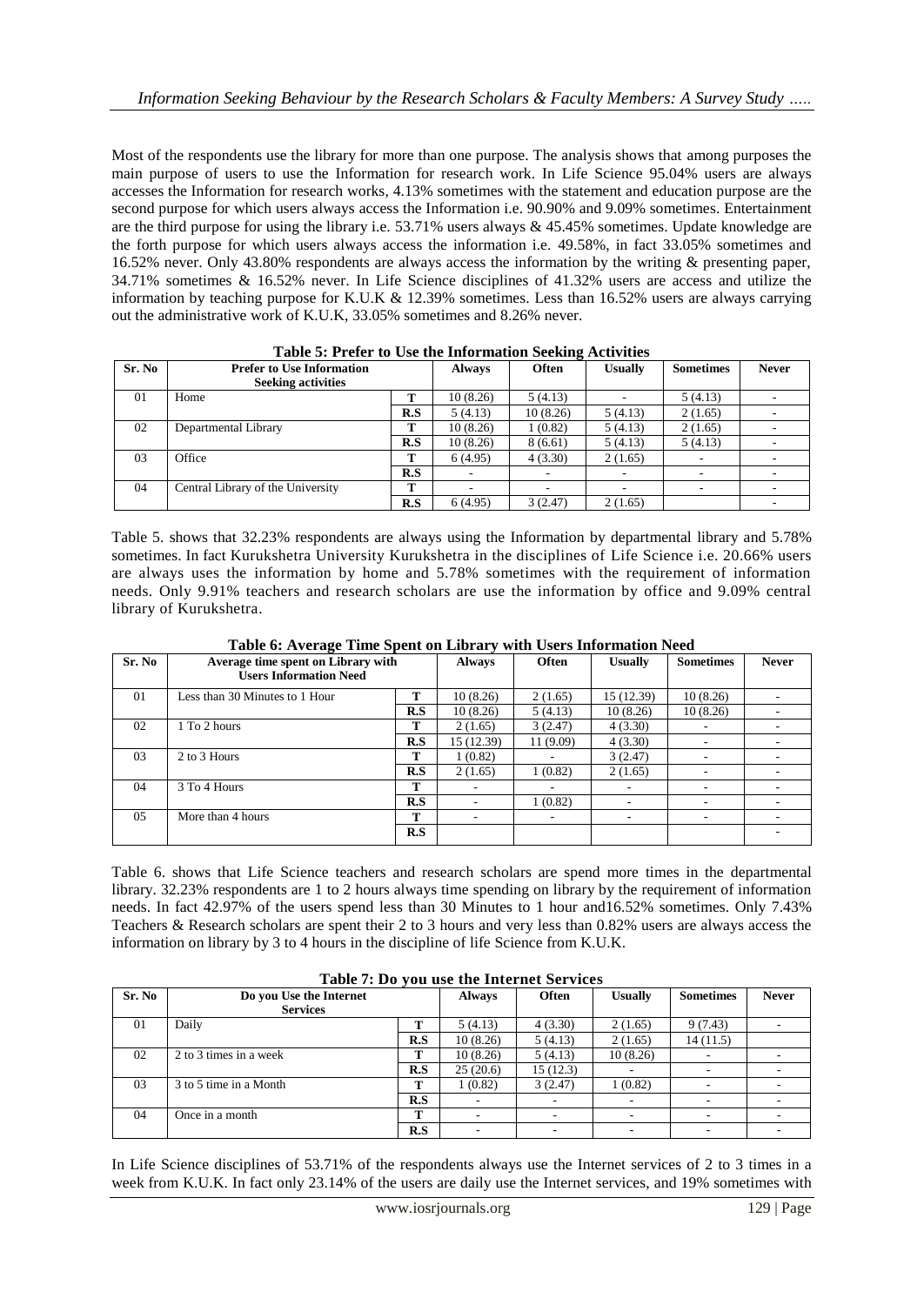the statement. In Life Science disciplines of 4.13% respondents are always using the Internet services of 3 to 5 time in a month from K.U.K.

| Sr. No | <b>Use of Internet Resources</b> |     | <b>Always</b> | <b>Often</b> | <b>Usually</b> | <b>Sometimes</b> | <b>Never</b> |
|--------|----------------------------------|-----|---------------|--------------|----------------|------------------|--------------|
| 01     | E-Books                          | m   | 15 (12.3)     | 5(4.13)      | 10(8.26)       | 20(16.5)         |              |
|        |                                  | R.S | 30(24.7)      | 10(8.26)     | 5(4.13)        | 10(8.26)         | 16(13.2)     |
| 02     | E-Journals                       | m   | 25(20.6)      | 10(8.26)     | 5(4.13)        | 10(8.26)         |              |
|        |                                  | R.S | 40(33.0)      | 2(1.65)      | 18 (14.8)      | 10(8.26)         |              |
| 03     | E-database                       | m   | 10(8.26)      | 2(1.65)      | 15(12.3)       | 15 (12.3)        | 8(6.61)      |
|        |                                  | R.S | 5(4.13)       | 12 (9.91)    | 13(10.7)       | 25(20.6)         | 16(13.2)     |
| 04     | E-Thesis/Dissertation            | m   | 5(4.13)       | 7(5.78)      | 10(8.26)       | 10(8.26)         |              |
|        |                                  | R.S | 15 (12.3)     | 10(8.26)     | 10(8.26)       | 25(20.6)         |              |

**Table 8: Do you Use Internet resources**

Table 8. shows the respondents that various availability available use the Internet resources. E-Journals & E-Books both are the top priority of the respondents in Kurukshetra University Kurukshetra in the disciplines of Life Science. More than 61.98% respondents are always using the E-books under the Internet resources, 24.79% sometimes and 13.22% never use it. In Life Science disciplines of 82.64% users are always using the E-Journals from K.U.K, 16.52% sometimes. Only 47.10% respondents are always using the E-database, 28.92% sometimes and 13.22% never use it with the requirement of Information need. In fact 47.10% teachers & research scholars are always using the E-thesis/Dissertation and 28.92% sometimes.

| Sr. No | <b>Internet services based on Communication</b><br>channels used for Information seeking |     | <b>Always</b> | <b>Often</b> | <b>Usually</b> | <b>Sometimes</b> | <b>Never</b> |
|--------|------------------------------------------------------------------------------------------|-----|---------------|--------------|----------------|------------------|--------------|
| 01     | E-mail                                                                                   | т   | 20(16.5)      | 15(12.3)     | 10(8.26)       | 5(4.13)          |              |
|        |                                                                                          | R.S | 40(33.0)      | 10(8.26)     | 15(12.3)       | 6(4.95)          |              |
| 02     | <b>WWW</b>                                                                               | т   | 15(12.3)      | 10(8.26)     | 15(12.3)       | 5(4.13)          | 5(4.13)      |
|        |                                                                                          | R.S | 10(8.26)      | 20(16.5)     | 25(20.6)       | 10(8.26)         | 5(4.13)      |
| 03     | Chatting                                                                                 | т   | 2(1.65)       | 5(4.13)      | 3(2.47)        | 40(33.0)         |              |
|        |                                                                                          | R.S | 10(8.26)      | 5(4.13)      | 15(12.3)       | 41 (33.8)        |              |
| 04     | Search Engines                                                                           | т   | 12 (9.91)     | 13(10.7)     | 10(8.26)       | 15(12.3)         |              |
|        |                                                                                          | R.S | 14(11.5)      | 12 (9.91)    | 24(19.8)       | 21(17.3)         |              |
| 05     | <b>FTP</b>                                                                               | т   | 5(4.13)       | 5(4.13)      | 4(3.30)        | 10(8.26)         | 26(21.4)     |
|        |                                                                                          | R.S | 4(3.30)       | 6(4.95)      | 10(8.26)       | 20(16.5)         | 31(25.6)     |
| 06     | Discussion Group                                                                         | т   | 10(8.26)      | 8(6.61)      | 12 (9.91)      | 20(16.5)         |              |
|        |                                                                                          | R.S | 15 (12.3)     | 5(4.13)      | 15(12.3)       | 36(29.7)         |              |
|        |                                                                                          | т   | 4(3.30)       | 5(4.13)      | 6(4.95)        | 35(28.9)         |              |
| 07     | <b>BBS</b>                                                                               | R.S | 8(6.61)       | 2(1.65)      | 20(16.5)       | 41 (33.8)        |              |

**Table 9: Internet Services based on Communication Channels used for Information-seeking**

Table. 9 reveal the respondents use of internet by Kurukshetra University Kurukshetra regarding various Internet services available. Most of them 90.90% of the users are always use the E-Mail service, 9.09% sometimes. More than 78.51% of the respondents are always using the WWW service, 12.39% sometimes and 8.26% never use it. Majority of them 66.94% of the respondents are sometimes used chatting service by the requirement of information need, 33.05% always. In fact 70.24% respondents are always using the search engines, 29.75% sometimes. In Life Science disciplines of K.U.K. 47.10% respondents are never used the FTP, 24.79% sometimes and also 28.09% always. Only 53.71% respondents are always using the Internet services of discussion group and 46.28% sometimes. In fact 62.80% respondents sometimes used the Bulletin Board Services and 37.19% always.

| Sr. No | <b>Prefer to read your Information</b> |     | <b>Always</b> | <b>Often</b> | <b>Usually</b> | <b>Sometimes</b> | <b>Never</b>             |
|--------|----------------------------------------|-----|---------------|--------------|----------------|------------------|--------------------------|
| 01     | <b>PDF</b>                             | т   | 25(20.6)      | 10(8.26)     | 10(8.26)       | 5(4.13)          | $\overline{\phantom{a}}$ |
|        |                                        | R.S | 20(16.5)      | 25(20.6)     | 15(12.3)       | 11 (9.09)        |                          |
| 02     | <b>HTML</b>                            | т   | 5(4.13)       | 6(4.95)      | 10(8.26)       | 10(8.26)         |                          |
|        |                                        | R.S | 10(8.26)      | 5(4.13)      | 5(4.13)        | 10(8.26)         |                          |
| 03     | SGML                                   | т   | 2(1.65)       | 4(3.30)      | 6(4.95)        | 6(4.95)          |                          |
|        |                                        | R.S | 5(4.13)       | 4(3.30)      | 4(3.30)        | 8(6.61)          |                          |
| 04     | MS-Word                                | т   | 20(16.5)      | 10(8.26)     | 10(8.26)       | 10(8.26)         |                          |
|        |                                        | R.S | 15 (12.3)     | 15(12.3)     | 25(20.6)       | 16(13.2)         | $\overline{\phantom{a}}$ |

**Table 10: Prefer to Read your Information**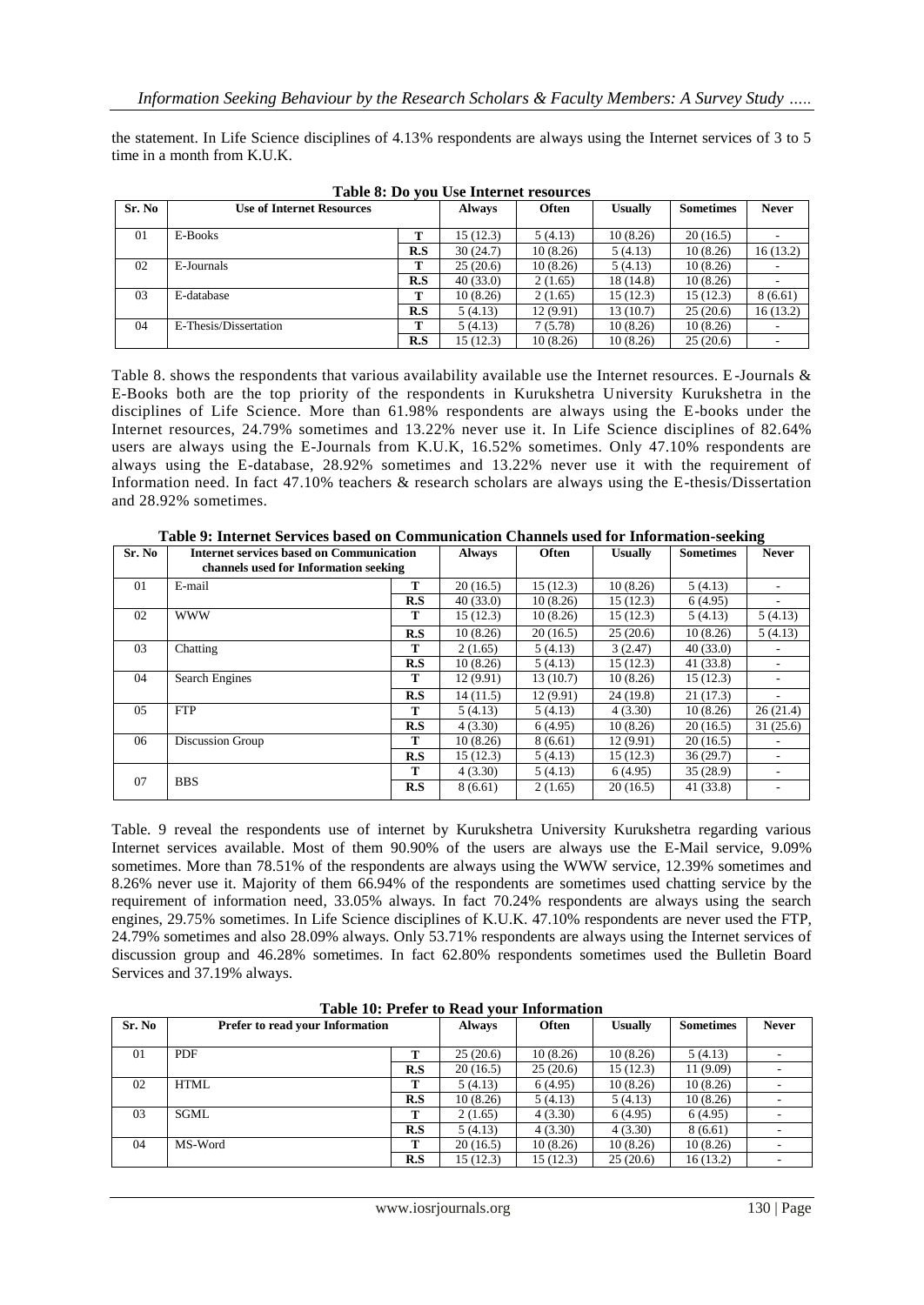Table 10. shows the respondents various availability use the Internet preferred to read of information by the subject of interest. PDF & Ms-Word both are the top priority of the respondents in Kurukshetra University Kurukshetra in the disciplines of Life Science. Majority of them i.e. 86.77% users are always using the information by PDF format, 13.22% sometimes. More than 78.51% respondents are always using the information by Ms-Word format and 21.48% sometimes. Only 33.88% users are always uses the Information by HTML format with the requirement of subject interest and 16.52% sometimes. In fact 20.66% respondents are using the SGML format and 11.57% sometimes.

| Sr. No | <b>Communication Channels Used for</b><br><b>Information Seeking</b> |     | <b>Always</b> | <b>Often</b> | Usually   | <b>Sometimes</b> | <b>Never</b> |
|--------|----------------------------------------------------------------------|-----|---------------|--------------|-----------|------------------|--------------|
| 01     | Meeting personally / Face to face                                    | т   | 10(8.26)      | 10(8.26)     | 5(4.13)   | 5(4.13)          |              |
|        | discussions                                                          | R.S | 25(20.6)      | 10(8.26)     | 15 (12.3) | 2(1.65)          |              |
| 02     | E-Mail                                                               | т   | 6(4.95)       | 2(1.65)      | 3(2.47)   |                  |              |
|        |                                                                      | R.S | 2(1.65)       | 4(3.30)      | 2(1.65)   | ۰                |              |
| 03     | Telephone                                                            | т   |               | ۰            | ۰.        | ۰                |              |
|        |                                                                      | R.S | 2(1.65)       | 3(2.47)      |           | 6(4.95)          |              |
| 04     | Postal mail                                                          | т   |               |              |           |                  |              |
|        |                                                                      | R.S | ۰.            | ۰            |           |                  |              |
| 05     | Fax                                                                  | т   | 2(1.65)       | 2(1.65)      | 5(4.13)   |                  |              |
|        |                                                                      | R.S |               |              |           |                  |              |

**Table 11: Communication Channels Used for Information-seeking**

Table 11. shows the respondents various availability to use the communication channels for information seeking. In Life Science disciplines of 61.98% of the respondents are always using the meeting personally/face to face discussions for information seeking and 5.78% sometimes. In fact only 14.87% of the teachers & research scholars always use the information seeking by E-Mail. Less than 4.95% sometimes respondents are uses the telephone base communication for information seeking and 4.13% always. In life science disciplines of only 7.43% of the respondents are always uses the fax for communication by the information seeking.

| Sr. No | Use of Search Engines by the |     | <b>Always</b> | Twore 12, Obe of bearen Engines by the filler matten becaming<br><b>Often</b> | <b>Usually</b> | <b>Sometimes</b> | <b>Never</b> |
|--------|------------------------------|-----|---------------|-------------------------------------------------------------------------------|----------------|------------------|--------------|
|        | <b>Information Seeking</b>   |     |               |                                                                               |                |                  |              |
| 01     | Google.com                   | т   | 25(20.6)      | 10(8.26)                                                                      | 5(4.13)        | 5(4.13)          |              |
|        |                              | R.S | 20(16.5)      | 10(8.26)                                                                      | 20(16.5)       | 10(8.26)         |              |
| 02     | Yahoo.com                    | т   | 2(1.65)       | 2(1.65)                                                                       | 1(0.82)        |                  |              |
|        |                              | R.S | 5(4.13)       | 2(1.65)                                                                       | 4(3.30)        |                  |              |
| 03     | Excite.com                   | m   |               |                                                                               |                |                  |              |
|        |                              | R.S |               |                                                                               |                |                  |              |
| 04     | Altavista.com                | т   |               |                                                                               |                |                  |              |
|        |                              | R.S |               |                                                                               |                |                  |              |

**Table 12: Use of Search Engines by the Information Seeking**

Table 12. shows that only 12.39% of the users reported that the Google.com is sometimes use while majority of respondents 74.38% that it is always use for their areas of search engines. Only 13.22% of the Life Science teachers and research scholars are always use yahoo search engine with the help of work i.e. teaching, research paper, up to date knowledge, entertainment, presentation in K.U.K.

**Table 13: Information Sources that you are Need/ Access**

| Sr. No | <b>Information Sources</b>         |     | <b>Always</b> | <b>Often</b> | <b>Usually</b> | <b>Sometimes</b> | <b>Never</b> |
|--------|------------------------------------|-----|---------------|--------------|----------------|------------------|--------------|
| 01     | <b>Subject Books</b>               | т   | 5(4.13)       | 10(8.26)     | 2(1.65)        | 30(24.7)         | 3(2.47)      |
|        |                                    | R.S | 10(8.26)      | 10(8.26)     | 5(4.13)        | 40(33.0)         | 6(4.95)      |
| 02     | Reference Books                    | т   | 1(0.82)       | 4(3.30)      | 5(4.13)        | 20(16.5)         | 20(16.5)     |
|        |                                    | R.S | 15 (12.3)     | 1(0.82)      | 4(3.30)        | 30(24.7)         | 20(16.5)     |
| 03     | <b>Information Bulletin</b>        | т   | 15(12.3)      | 10(8.26)     | 5(4.13)        | 20(16.5)         |              |
|        |                                    | R.S | 20(16.5)      | 10(8.26)     | 10(8.26)       | 30(24.7)         | ۰            |
| 04     | <b>Standards</b>                   | т   |               |              |                | 10(8.26)         | 40(33.0)     |
|        |                                    | R.S |               |              | 2(1.65)        | 10(8.26)         | 59 (48.7)    |
| 05     | Reprints                           | т   | 5(4.13)       | 10(8.26)     | 15(12.3)       | 20(16.5)         |              |
|        |                                    | R.S | 10(8.26)      | 15(12.3)     | 16(13.2)       | 30(24.7)         |              |
| 06     | Thesis/Dissertation                | т   |               |              |                | 30(24.7)         | 20(16.5)     |
|        |                                    | R.S | 10(8.26)      | 5 (4.13)     | 5(4.13)        | 41(33.8)         | 10(8.26)     |
| 07     | <b>Back volumes of Periodicals</b> | т   | 2(1.65)       | 4(3.30)      | 2(1.65)        | 22(18.1)         | 20(16.5)     |
|        |                                    | R.S | 15 (12.3)     | 20(16.5)     | 10(8.26)       | 15(12.3)         | 11 (9.09)    |
| 08     | <b>Back</b> volumes of Newspapers  | т   |               |              |                | 10(8.26)         | 40(33.0)     |
|        |                                    | R.S |               |              |                | 50(41.3)         | 21(17.3)     |
| 09     | E-Newsletters                      | T   | 5(4.13)       | 10(8.26)     | 5(4.13)        | 20(16.5)         | 10(8.26)     |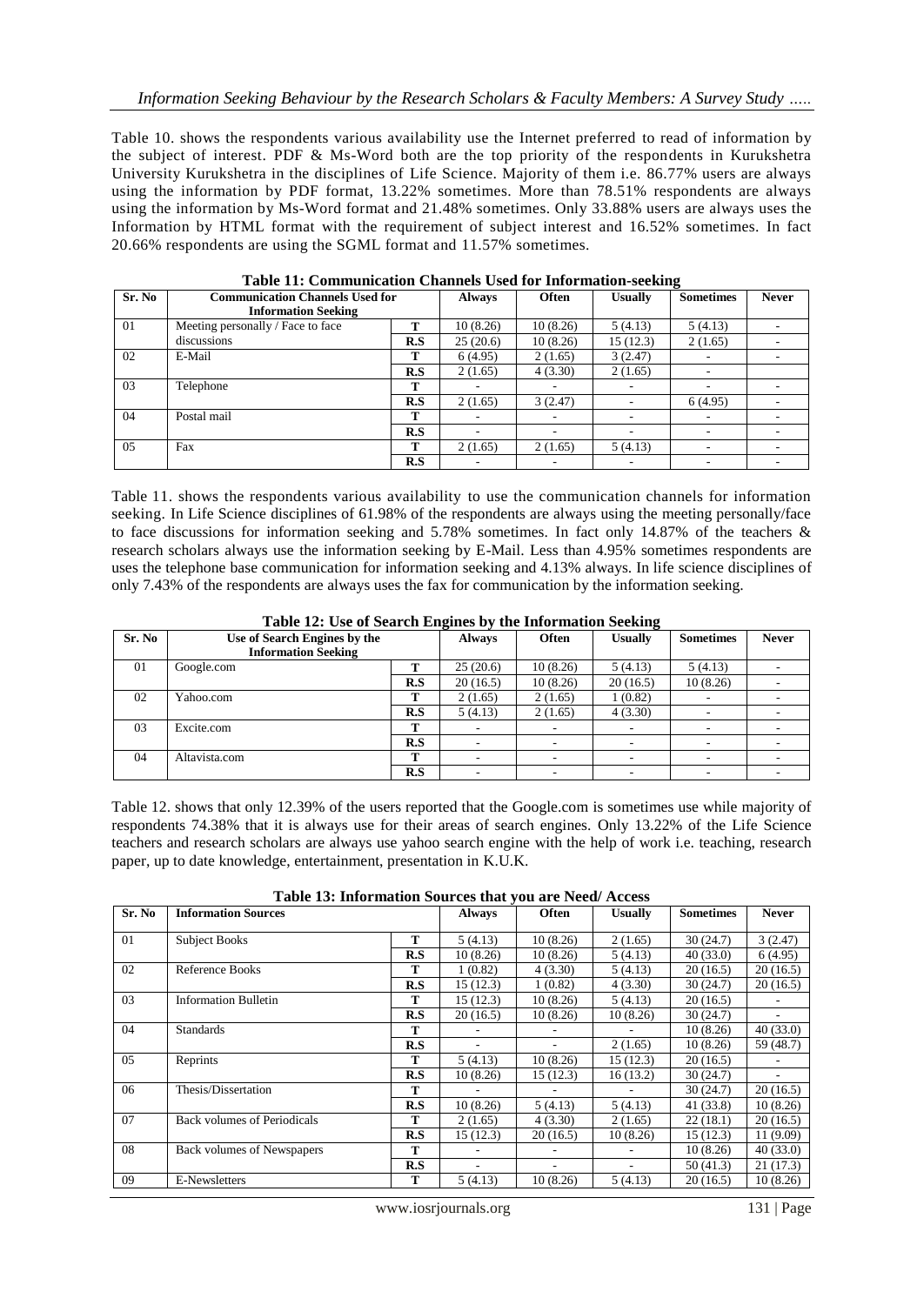|    |              | R.S | 10(8.26) | 10(8.26) | 10(8.26)                             | 30(24.7)          | 10(8.26) |
|----|--------------|-----|----------|----------|--------------------------------------|-------------------|----------|
| 10 | CD/DVD based | m   | -        | 10(8.26) | 15(122)<br>ر. که ۱<br>$\overline{ }$ | 5(122)<br>ر. که ۱ | 10(8.26) |
|    |              | R.S | 10(8.26) | 5 (4.13) | 5 (4.13)                             | 40(33.0)          | (9.09)   |

In Life Science 34.71% of the respondents are always use the Subject books, 57.85% sometimes and 7.43% never use it. More than 41.32% of the users are use the reference books by sometimes in Kurukshetra University Kurukshetra, 33.05% never & only 24.79% always use it. More than 16.52% of the users sometimes used standards, 81.81% never and 1.65% always uses it. Majority of them 41.32% respondents sometimes used the information Bulletin and 57.85% always. In Life Science 58.67% respondents are needed to reprint service always and 41.32% sometimes. More than 58.67% teachers and research scholars need to access the information by the library service most of them Thesis/Dissertation, back volumes of periodicals sometimes and 50.41% never used the back volumes of newspapers. In fact 41.32% respondents are sometimes used the E-Newspapers, also 41.32% always and 16.52% never. More than 37.19% of the users are always utilize the CD/DVD based information need to access by the K.U.K. in the disciplines of Life Science, 45.45% sometimes and 17.35% never use it.

| <b>Methods &amp; Information Sources</b> |                                                 | <b>Always</b> | <b>Often</b> | <b>Usually</b>           | <b>Sometimes</b> | <b>Never</b> |                          |
|------------------------------------------|-------------------------------------------------|---------------|--------------|--------------------------|------------------|--------------|--------------------------|
| 01                                       | Consulting experts of subject field             | T             | ٠            | $\overline{\phantom{a}}$ | ÷.               | 40(33.0)     | 10(8.26)                 |
|                                          |                                                 | R.S           | 5(4.13)      | 10(8.26)                 | 5(4.13)          | 30 (24.7)    | 21 (17.3)                |
| 02                                       | Reading latest books                            | T             | 2(1.65)      | 10(8.26)                 | 8(1.65)          | 30(24.7)     |                          |
|                                          |                                                 | R.S           | 10(8.26)     | 10(8.26)                 | 11(9.09)         | 40 (33.0)    | $\overline{\phantom{a}}$ |
| 03                                       | Reading newspapers (print and online)           | T             |              |                          |                  | 10(8.26)     | 40(33.0)                 |
|                                          |                                                 | R.S           |              |                          |                  | 50(41.3)     | 21(17.3)                 |
| 04                                       | Discussions with colleagues                     | T             | 8(4.13)      | 10(8.26)                 | 2(1.65)          | 30 (24.7)    |                          |
|                                          |                                                 | R.S           | 16(8.26)     | 10(8.26)                 | 5(4.13)          | 40(33.0)     |                          |
| 05                                       | Attending Professional conferences, seminars,   | T             | 5(4.13)      | 13 (8.26)                | 2(1.65)          | 30(24.7)     |                          |
|                                          | & workshops                                     | R.S           | 10(8.26)     | 16(8.26)                 | 5(4.13)          | 40 (33.0)    | $\overline{\phantom{a}}$ |
| 06                                       | Browsing shelves in bookstores                  | T             |              |                          |                  | 10(8.26)     | 40(33.0)                 |
|                                          |                                                 | R.S           | L.           |                          |                  | 50(41.3)     | 21(17.3)                 |
| 07                                       | Media: TV and Radio                             | T             | 15(12.3)     | 10(8.26)                 | 5(4.13)          | 20(16.5)     |                          |
|                                          |                                                 | R.S           | 20(16.5)     | 10(8.26)                 | 11 (9.09)        | 30(24.7)     | ٠                        |
| 08                                       | Browsing publishers' catalogues                 | T             |              |                          |                  | 10(8.26)     | 40(33.0)                 |
|                                          |                                                 | R.S           | ÷.           | ÷.                       | $\sim$           | 50(41.3)     | 21(17.3)                 |
| 09                                       | Scanning current issues of print and electronic | T             | 5(4.13)      | 10(8.26)                 | 15(12.3)         | 20(16.5)     |                          |
|                                          | iournals                                        | R.S           | 10(8.26)     | 15(12.3)                 | 16(13.2)         | 30(24.7)     | ÷.                       |
| 10                                       | Reading newsletters                             | T             | 5(4.13)      | 10(8.26)                 | 5(4.13)          | 20(16.5)     | 10(8.26)                 |
|                                          |                                                 | R.S           | 11 (9.09)    | 10 (8.26)                | 10(8.26)         | 30 (24.7)    | 10(8.26)                 |
| 11                                       | Through current awareness services of libraries | T             | 15(12.3)     | 10(8.26)                 | 5(4.13)          | 20(16.5)     | ٠                        |
|                                          | like CAS, SDI & Content Page                    | R.S           | 20(16.5)     | 10 (8.26)                | 11 (9.09)        | 30 (24.7)    | $\overline{\phantom{a}}$ |
| 12                                       | Scanning recent issues of abstracting and       | T             | 10(8.26)     | 5(4.13)                  | 15(12.3)         | 20(16.5)     |                          |
|                                          | Indexing tools                                  | R.S           | 10(8.26)     | 15(12.3)                 | 16(13.2)         | 30(24.7)     | ÷.                       |
| 13                                       | Through email alerts (Listserv)                 | T             |              | 10(8.26)                 | 15(12.3)         | 15(12.3)     | 10(8.26)                 |
|                                          |                                                 | R.S           | 10(8.26)     | 5(4.13)                  | 5(4.13)          | 40(33.0)     | 11 (9.09)                |

|--|

Table 14. shows that only 25.61% of the users reported that the consulting experts of subject field are never use while only 57.85% of the users that it is sometimes use for their methods  $\&$  information sources, 16.52% always use it. More than 42.14% of the Life science respondents used the information sources such as discussions with colleagues, reading latest books, attending professional conferences/seminars/workshops are always use it and 57.85% sometimes. Both of them 49.85% sometimes respondents are access the information by reading the newspapers and browsing publishers catalogues and 50.41% never use it. 58.67% teachers and research scholars stated that the access of information sources i.e. TV, Radio, scanning current issues of print and electronic journals, CAS, SDI, Content page and also abstracting/indexing tools are always used in Kurukshetra University Kurukshetra and 41.32% sometimes. Reading newsletters are always useful to access the information i.e. 42.14% of the users, 41.32% sometimes and also 16.52% never use it. In fact 37.19% of the users stated that the email alerts services are always useful about the access of information, 45.45% sometimes & also 17.35% never.

| Table 15: Problems Faced by Users in Information-Seeking |  |  |
|----------------------------------------------------------|--|--|
|----------------------------------------------------------|--|--|

| <b>S.N</b> | <b>Problems Faced by Users</b>         |     | <b>Strongly</b><br>Agree | Agree    | <b>Not</b><br><b>Sure</b> | <b>Disagree</b> | <b>Strongly</b><br><b>Disagree</b> |
|------------|----------------------------------------|-----|--------------------------|----------|---------------------------|-----------------|------------------------------------|
| 01         | Required material is not available     |     |                          | 10(8.26) | 10(8.26)                  | 30(24.7)        |                                    |
|            |                                        | R.S |                          | 30(24.7) | 10(8.26)                  | 31(25.6)        |                                    |
| 02         | Information is scattered in too many   | m   | 10(8.26)                 | 10(8.26) | 30(24.7)                  |                 |                                    |
|            | sources                                | R.S | 20(16.5)                 | 20(16.5) | 31(25.6)                  |                 |                                    |
| 03         | Information sources are very expensive |     |                          | 20(16.5) | 30(24.7)                  |                 |                                    |
|            |                                        | R.S |                          | 30(24.7) | 41 (33.8)                 |                 |                                    |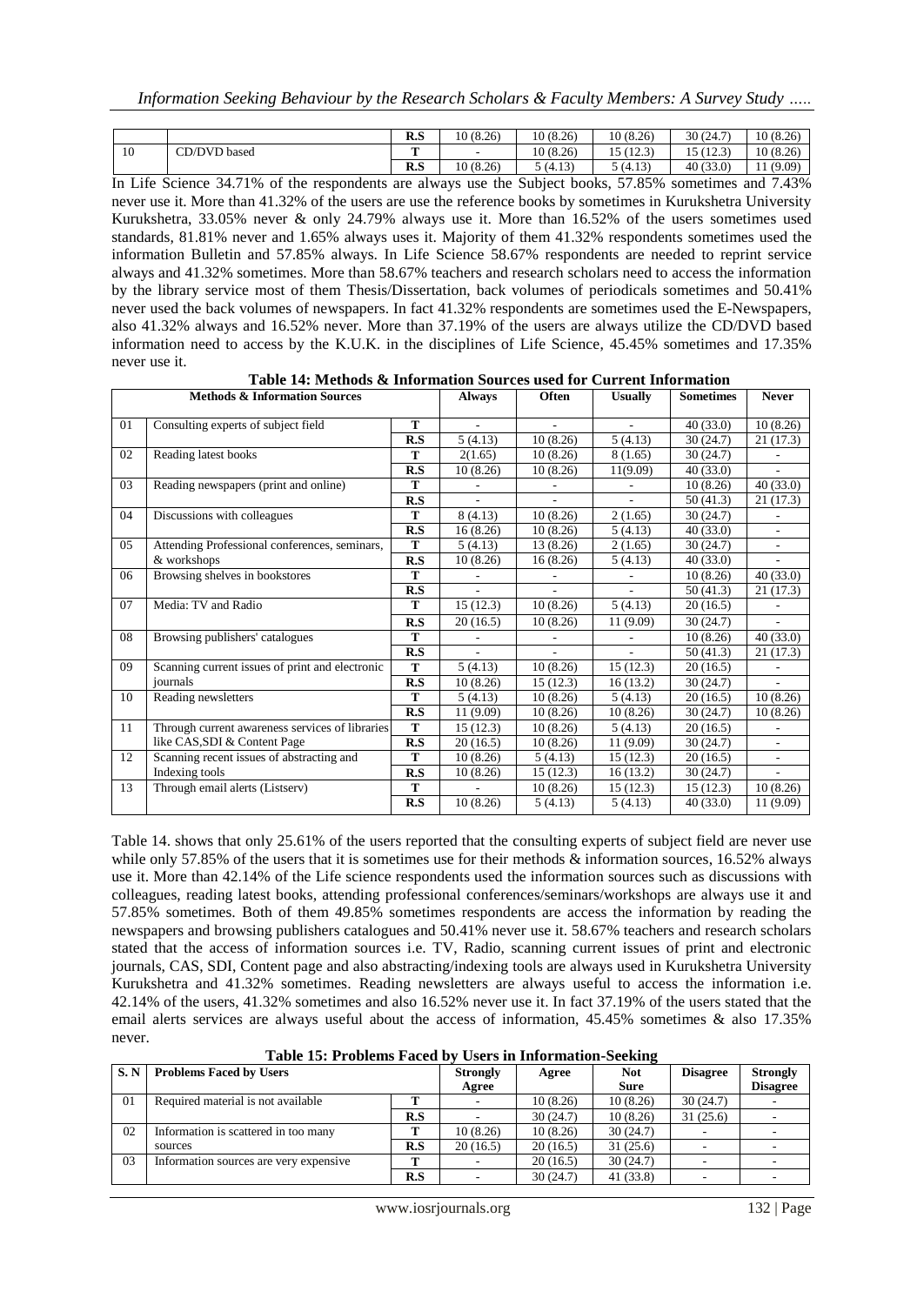| 04 | Information sources are located far away       | т   |          |          |           |          |           |
|----|------------------------------------------------|-----|----------|----------|-----------|----------|-----------|
|    |                                                | R.S | ۰        | ۰        |           | ۰        |           |
| 05 | Latest information sources are not available   | т   | -        |          | 40(33.0)  | 10(8.26) |           |
|    |                                                | R.S | 41(33.8) |          | 20(16.5)  | 10(8.26) |           |
| 06 | Information explosion or too much              |     |          |          |           |          |           |
|    | information                                    | R.S | ۰        | ۰        | -         | ۰        |           |
| 07 | Lack of time for searching                     | т   | 40(33.0) |          | 10(8.26)  |          |           |
|    |                                                | R.S | 51(42.1) |          | 20(16.5)  |          |           |
| 08 | Non availability of E-Resource (E-journals $&$ | т   |          |          |           | 20(16.5) | 30(24.7)  |
|    | databases)                                     | R.S | ۰        | ۰        |           | 30(24.7) | 41 (33.8) |
| 09 | Too many classes or administrative work        | т   | 20(16.5) | 10(8.26) | 20(16.5)  |          |           |
|    |                                                | R.S | 05(4.13) | 05(4.13) | 61(50.4)  |          |           |
| 10 | Lack of training in electronic resources/      | т   | 30(24.7) | 10(8.26) | 10(8.26)  |          |           |
|    | products                                       | R.S | 40(33.0) | 20(16.5) | 11 (9.09) |          |           |
| 11 | Language                                       | т   |          |          | 20(16.5)  |          | 30(24.7)  |
|    |                                                | R.S |          |          | 40(33.0)  |          | 31(25.6)  |

Table 15. indicates that 33.05% of the users are agree by required material are not available in the library, 16.52% not sure and 50.41% disagree. 24.79% of the Life Science teachers & research scholars are strongly agree reported the inability of the information are scattered in too many sources available in library, 24.79% agree and 50.41% Not sure with the statement. Most of the 41.32% respondents are strongly agreed get the information sources are very expensive and 58.67% not sure in the field of subject. In fact 33.88% respondents are strongly agreed get the latest information sources are not available in Kurukshetra University Kurukshetra in the disciplines of Life Science, 49.58% not sure and 16.52% disagree with the statement. More than 75.20% users are strongly agreed with the statement lack of time for searching and 24.79% not sure. In Life Science disciplines of 41.32% teachers and research scholars are disagree with the statement non availability of E-Resource (E-Journals & Database) in Kurukshetra University Kurukshetra and 58.67% strongly disagreed. Only 20.66% users are strongly agreed too many classes or administrative work, 12.39% agreed and 66.94% not sure with the statement. Majority of them 57.85% teachers & research scholars are strongly agree reported the lack of training in electronic resources/products available in Kurukshetra University Kurukshetra, 24.79% agree and 17.35% not sure with the statement. 49.58% users are not sure with the statement of problem with language and 50.41% strongly disagree in the subject of field.

# **V. Finding Of The Survey**

- Information Seeking of Kurukshetra University Kurukshetra in the disciplines of Life Science users used more by females i.e. 52.89% than male users.
- K.U.K in the disciplines of Life Science users access the information i.e. 58.67% research scholar, professors 8.26% than the junior faculty members.
- \* 28.92% respondents were always using the Information need to access by the library daily and same 28.92% sometimes.
- K.U.K in the disciplines of Life Science 22.31% users used the information to access weekly, and 16.52% twice in a week.
- In Life Science 95.04% users were always use/access the Information for research works and 4.13% sometimes, and education purpose were the second purpose for which users always access the Information i.e. 90.90% and 9.09% sometimes.
- Entertainment were the third purpose for using the library i.e. 53.71% users always & 45.45% sometimes. Update knowledge were the forth purpose for which users always access the information i.e. 49.58%, in fact 33.05% sometimes and 16.52% never.
- Only 43.80% respondents were always access the information by the writing & presenting paper, 34.71% sometimes & 16.52% never.
- In Life Science disciplines of 41.32% users were access and utilize the information by teaching purpose of KUK & 12.39% sometimes.
- 16.52% users were always carrying out the administrative work of KUK, 33.05% sometimes and 8.26% never with the statement.
- 32.23% respondents were always using the Information by departmental library and 5.78% sometimes. In fact KUK in the disciplines of Life Science i.e. 20.66% users were always uses the information by home, 5.78% sometimes with the requirement of information needs.
- Only 9.91% teachers and research scholars were use the information by office and 9.09% central library of Kurukshetra.
- $\div$  Life Science teachers and research scholars were spend more times in the library. 32.23% respondents were 1 to 2 hours always time spending on library by the requirement of information needs.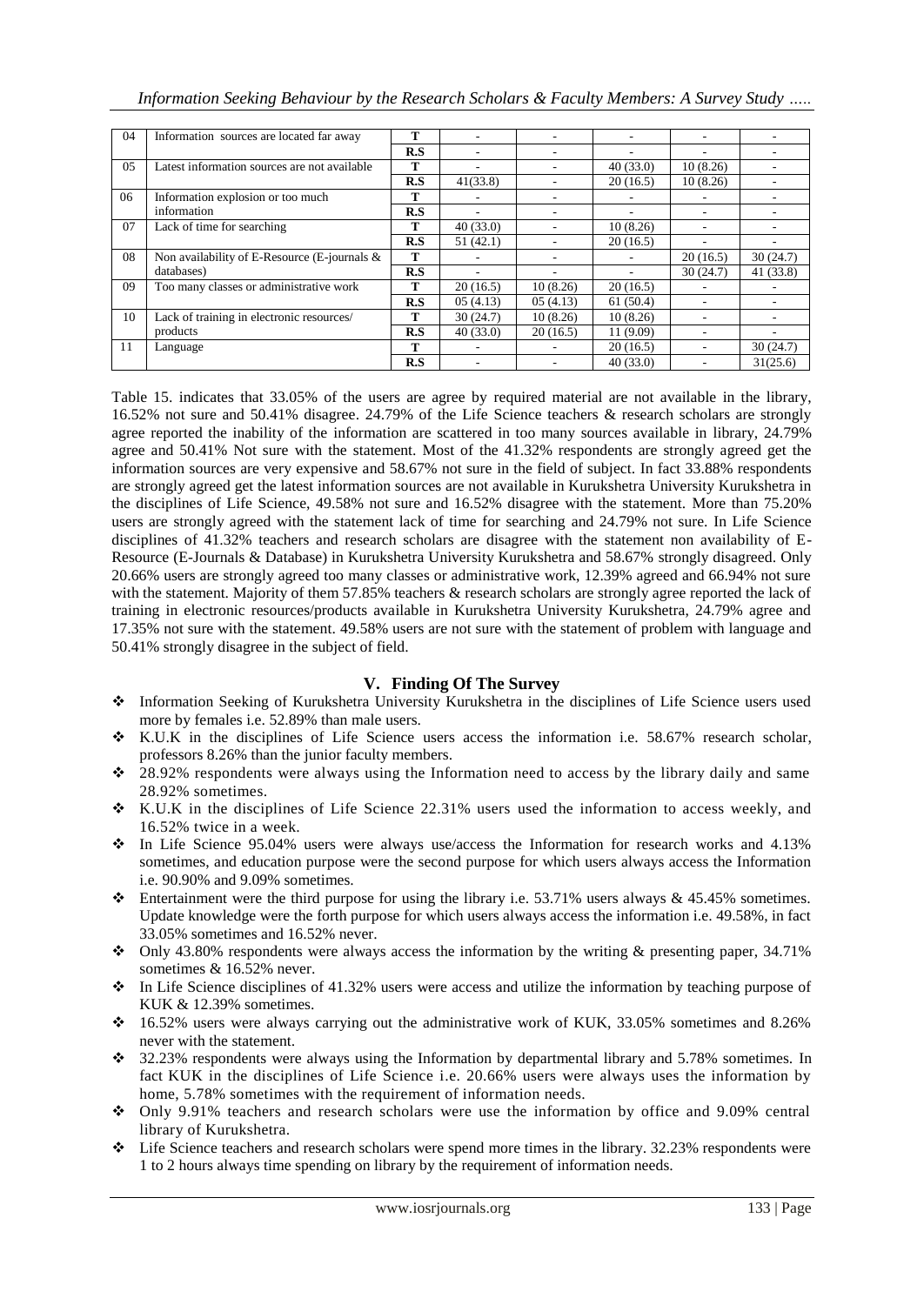- In fact 42.97% of the users spend less than 30 Minutes to 1 hour, 16.52% sometimes. Only 7.43% Teachers & Research scholars were spent their 2 to 3 hours and very less than 0.82% users were always use/access the information on library by 3 to 4 hours in the discipline of life Science from KUK.
- $\div$  53.71% of the respondents were always using the Internet services 2 to 3 times in a week from K.U.K. In fact only 23.14% of the users were daily use the Internet services, 19% sometimes. In Life Science disciplines of 4.13% respondents were always using the Internet services 3 to 5 times in a month.
- $\div$  E-Journals & E-Books both were the top priority of the respondents in K.U.K in the disciplines of Life Science. More than 61.98% respondents were always using the E-books under the Internet resources, 24.79% sometimes and 13.22% never use it. In fact 82.64% users were always using the E-Journals and 16.52% sometimes with the statement.
- Only 47.10% respondents were always using the E-database, 28.92% sometimes and 13.22% never use it with the requirement of Information need. In fact 47.10% teachers & research scholars were always using the E-thesis/Dissertation and 28.92% sometimes by the subject of field.
- \* The respondents were use of internet by K.U.K regarding the various Internet services. Most of them 90.90% of the users always use the E-Mail service, 9.09% sometimes. More than 78.51% of the respondents were always using the WWW service, 12.39% sometimes and 8.26% never use it.
- Majority of them 66.94% users were sometimes used chatting service by the purpose of information need, 33.05% always. Again 70.24% respondents were always using the search engines service, 29.75% sometimes.
- $\bullet$  In Life Science disciplines of K.U.K 47.10% respondents were never used the FTP, 24.79% sometimes and 28.09% always. Only 53.71% respondents were always using the Internet services with discussion group and 46.28% sometimes. In fact 62.80% respondents were sometimes used the Bulletin Board Services, 37.19% always.
- The respondents were various availability uses the Internet preferred to read information by the subject of interest. PDF & Ms-Word both were the top priority of the respondents in K.U.K in the disciplines of Life Science. Majority of them i.e. 86.77% users were always using the information by PDF format and 13.22% sometimes.
- Majority of them 78.51% respondents were always using the information by Ms-Word format, 21.48% sometimes. Only 33.88% users use the HTML format and 16.52% sometimes.
- $\cdot$  In fact 20.66% respondents were using the information by SGML format and 11.57% sometimes.
- $\bullet$  In Life Science disciplines of 61.98% respondents were always using the meeting personally/face to face discussions for information seeking and 5.78% sometimes.
- $\cdot \cdot$  In fact only 14.87% of the teachers & research scholars always use the information seeking by E-Mail. Less than 4.95% sometimes respondents were uses the telephone base communication for information seeking and 4.13% always. Only 7.43% of the respondents were always uses the fax for communication by the information seeking.
- $\bullet$  Only 12.39% of the users reported that the Google.com were sometimes use while majority of 74.38% of the respondents that it is always use for their areas of search engines. Only 13.22% of the Life Science teachers and research scholars were always use yahoo search engine with the help of work i.e. teaching, research paper, up to date knowledge, entertainment, presentation in Kurukshetra University Kurukshetra.
- 34.71% of the respondents were always using the Subject books, 57.85% sometimes and 7.43% never use it.
- $\bullet$  More than 41.32% of the users were use the reference books by sometimes in K.U.K, 33.05% never & only 24.79% always use it. More than 16.52% of the users sometimes used standards, 81.81% never and 1.65% always uses it.
- $\div$  41.32% respondents were sometimes used the information Bulletin and 57.85% always. In Life Science 58.67% respondents need to reprint services always and 41.32% sometimes. More than 58.67% teachers and research scholars need to access the information by the library service most of them Thesis/Dissertation, back volumes of periodicals sometimes and 50.41% never used the back volumes of newspapers.
- $\div$  In fact 41.32% respondents were sometimes used the E-Newspapers, also 41.32% always and 16.52% never. More than 37.19% of the users were always utilize the CD/DVD based information need to access by the K.U.K in the disciplines of Life Science, 45.45% sometimes and 17.35% never use it.
- $\bullet$  Only 25.61% of the users reported that the consulting experts of subject field is never use while only 57.85% of the users that it is sometimes use for their methods & information sources, 16.52% always use it.
- $\bullet$  More than 42.14% of the Life science respondents used those information sources such as discussions with colleagues, reading latest books, attending professional conferences/seminars/workshops are always use it and 57.85% sometimes.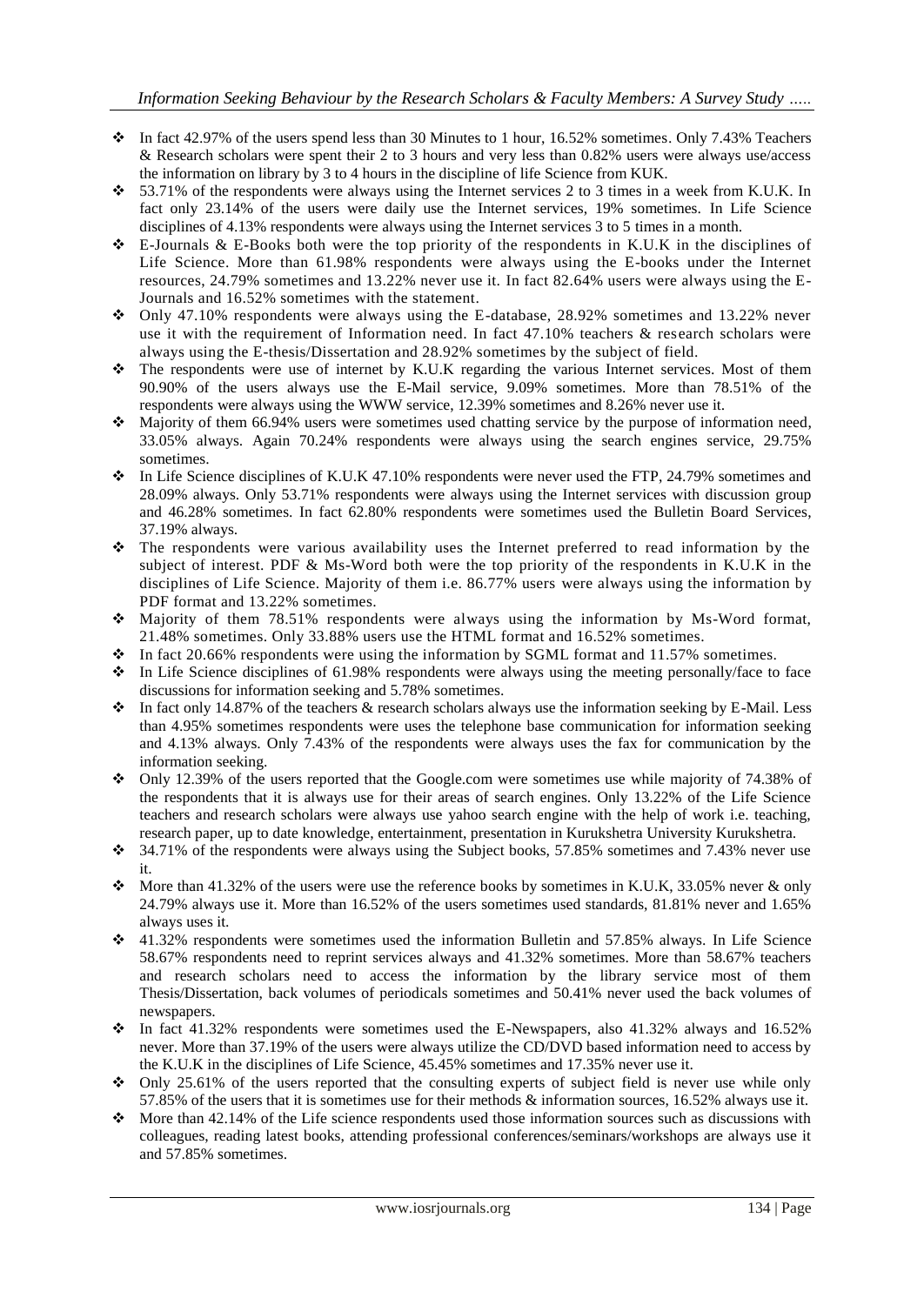- Both of them 49.85% sometimes respondents were access the information with reading the newspapers and browsing publishers catalogues and 50.41% never use it.
- $\div$  58.67% teachers and research scholars stated that the access of information sources i.e. TV, Radio, scanning current issues of print and electronic journals, CAS, SDI, Content page and also abstracting/indexing tools were always used in K.U.K and 41.32% sometimes.
- Reading newsletters were always useful to access the information i.e.  $42.14\%$  of the respondents,  $41.32\%$ sometimes and also 16.52% never use it.
- $\cdot$  In fact 37.19% of the users stated that the email alerts services were always useful about the access of information, 45.45% sometimes & also 17.35% never.
- $\bullet$  Majority of them 33.05% of the users were agreeing by required material were not available in the library, 16.52% not sure and 50.41% disagree. 24.79% of the Life Science teachers & research scholars were strongly agree reported the inability of the information were scattered in too many sources available in library, 24.79% agree and 50.41% Not sure with the statement.
- $\bullet$  Most of the 41.32% respondents were strongly agreed get the information sources were very expensive and 58.67% not sure in the field of subject. In fact 33.88% respondents were strongly agreed get the latest information sources were not available in K.U.K in the disciplines of Life Science, 49.58% not sure and 16.52% disagree with the statement.
- More than 75.20% users were strongly agreed with the statement lack of time for searching and 24.79% not sure. In Life Science disciplines of 41.32% teachers and research scholars were disagree with the statement non availability of E-Resource (E-Journals & Database) in K.U.K and 58.67% strongly disagreed.
- Only 20.66% users were strongly agreed too many classes or administrative work, 12.39% agreed and 66.94% not sure with the statement.
- Majority of them 57.85% teachers & research scholars were strongly agree reported the lack of training in electronic resources/products available in K.U.K, 24.79% agree and 17.35% not sure with the statement.
- $\div$  In fact 49.58% users were not sure with the statement of problem with language and 50.41% strongly disagree in the subject of field.

Based on the findings, the following **Suggestions** are put forward to improve the Information Seeking Behaviour in Kurukshetra University Library.

- $\hat{\cdot}$  The speed of Internet should be increased so that the respondents can speedily access the information and utilize the information by the important work i.e. research work, education work, writing paper/presenting paper, administrative work, entertainment and also their download relevant materials.
- Library should organize training programme for the information professionals so that they can know about different search interface, latest changes of the journals site and develop sophisticated searching and retrieval skills or techniques.
- \* The library should provide sufficient number of computer with internet access.
- Availability of network on Saturdays evening hours and holidays was very poor. It should be improved.
- $\hat{\cdot}$  The library must take steps to improve the use of internet & E-Journals, organize training programmes in using internet & other E-resources, E-Journals etc. & measures to improve the journal usage should also be taken up.
- The library needs to aware the students about E-Journals & E-Resources available in INFLIBNET.

#### **Acknowledgements**

First and foremost, I would like to thank the almighty God (Jesus Christ) the most beneficent and merciful, who blessed me for completing this work. It is not possible to record in words the inspirational guidance of my father Sh. Som Nath kapoor, Mother Shanti devi & also Brother Dr. Ajay Kapoor. I am also thanks to my sister Anju Dhingra and Tarun Dhingra the inspirational & motivational guidance.

# **References**

- [1]. Asemi. Information searching habits of Internet users: A case study on the Medical Sciences University of lsfahan: lran.2005 [cited 30 April 2014] Availabl[e http://"www.webology.ir/2005/v2nl./al0.html.](http://)
- [2]. G. T. Shakeel and P. Vinayagamoorthy. Information Seeking Behaviour of business school students: A special study of universities and colleges located in Academic City, Dubai: UAE. International Journal of Library and Information Science 5(11), 2013, 447-456
- [3]. Dervin and M. Milan. Information needs and uses in: Annual Review of Information Science and Technology. Knowledge Industry Publication: New York, 1986, 3-33.
- [4]. C.S. Turnor. Organizing Information principles & practice. Clive Bingley: London, 1998, 217-255.
- [5]. B. Ramesh. Information Seeking Behavior of Faculty Members of ICFAI Business School: Hyderabad. International Journal of Information Dissemination & Technology, 2012 1(4) [cited 26 April 2014] Available http://.ijidt.com/index.php/ijidt/article/view/69
- [6]. George et al. Scholars use of information: Graduate students Information Seeking Behavior. Information Research 11(4), 2006, 2-6. [7]. J. Krikelas. Information Seeking Behavior: A pattern and concept. Library Quarterly: Drexel 19(2), 1983, 5-20.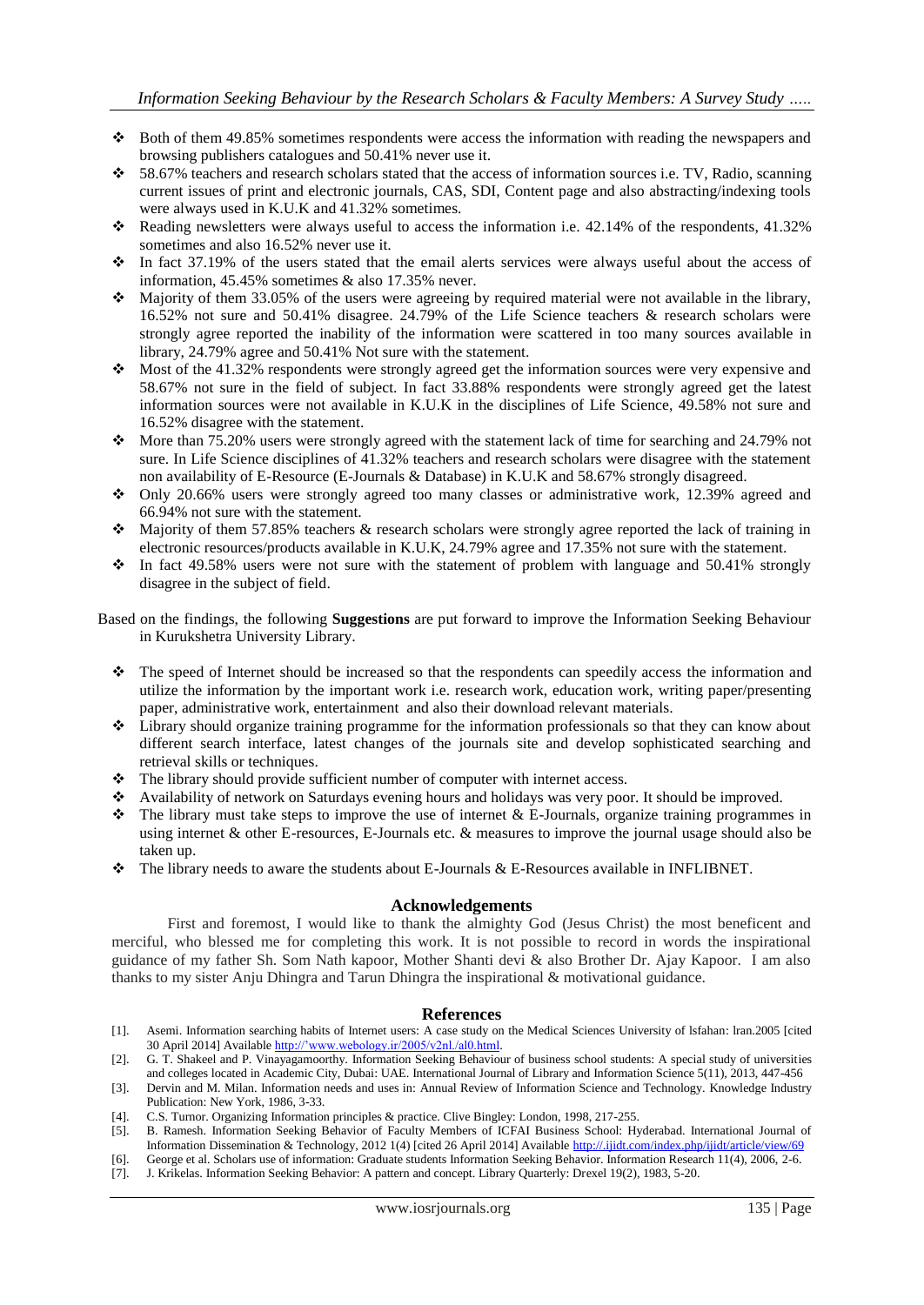- [8]. J. K. Bhatia and P.V. Rao. Information seeking behavior of students in digital environment: A case study.  $8<sup>th</sup>$  International conference on Caliber, 2011, Goa University: Goa. [cited 30 April 2014] Availabl[e http://ir.inflibnet.ac.in/dxml/bitstrem/handle/1637/45.pdf.](http://ir.inflibnet.ac.in/dxml/bitstrem/handle/1637/45.pdf)
- [9]. J. Heinstrom. Fast surfing broad scanning and deep diving: The influence of personality and study approach on student"s Information Seeking Behaviour. Journal of Documentation  $61(2)$ , 2005, 228- 247.
- [10]. J. Purnima and D.Vikas. A study of college faculties in Manipur. ILA Bulletin 41(2), 2005, 156-19.
- [11]. J. Roberts. Senior student nurses Information Seeking skills: A comparative study 24(3), 2004, 21 l 218.
- [12]. K. Rupp-Serrano and S. Robbins. Information Seeking Habits of Education Faculty. College & research libraries 74(2), 2013, 2131- 142.
- [13]. Liao et al. Information Seeking Behavior of international graduate student"s vs Ameican graduate students: A user study at Virginia tech 2005. College & Research Libraries 68(1), 2007, 5-25.
- [14]. Majeed et al. Information needs and information seeking behavior of Agricultural scientists in Malaysia. Library & Information Science Research 22(2), 2000, 145-163.
- [15]. M. M. Raja. Information Seeking Behavior of researchers in central drug research institute (CDRI). Library Philosophy and Practice: Lucknow, 2010. [cited 30 April 2014] Available http://faqs.org/paridicals/201006/2095013421.html
- [16]. M. Natarajan. Exploring the E-Resources for Educational Use. NISCAIR 1(4), 2012, 193-96.
- [17]. N. J. Belkin. Information concept for Information Science. Journal of Documentation 34 (1), 1978, 55-58.
- [18]. Nicholas et al. Searching intention & Information outcome: A case study of digital health information: Libri 51(3), 2001, 157-166.
- [19]. Parveen Kumar. Information Seeking Behaviour of Faculty Members at BPS Mahila Vishwavidyalaya, Khanpur Kalan. A Journal of Library and Information Science 7(1), 2013, 1-4
- [20]. P. Prekop. A qualitative study of collaborative Information Seeking. Journal of Documentation 58(5), 2002, 533-547.
- [21]. P. Wang. Information behaviors of academic researchers in the internet era: An interdisciplinary & cross-cultural study, 2006 [cited 30 April 2014] Available http://dlist.sir.arizona.edu/ l664/0l/eRA\_PeilingWang.pdf.
- [22]. P. Wasserman. Information transfer in science & technology: An overview. Asian Libraries 1(2), 1991, 27-38.
- [23]. Qureshi et al. Information needs & Information Seeking Behavior of students in Universities of Pakistan. Journal of Applied Sciences Research 4(1), 2008, 40-47.
- [24]. R. S. Taylor. Information use environment. In: Brenda Derwin and Melvin J. Voist (eds). Progress in communication science: Norwood, 1991.
- [25]. S. A. Khan and F. Shafique. Information needs & Information seeking behavior: A survey of college facility at Bahawalpur. Library Philosophy and Practice, 2011 [cited 30 April 2014] Available <http://digitalcommons.edu/cgi/view.content/cgi?article> 1502
- [26]. S. E. Wiberlay and W. G. Jones. Patterns of Information Seeking in the humanities. College & research libraries 19(1), 1989, 17-26.
- [27]. S. Hiller. How different are they: A comparison by academic area of library use, priorities, and Information needs at University of Washington. Science and Technology Librarianship, 2002 [cited 26 April 2014] Available [http://www.istl.org/02-winter/'artic.](http://www.istl.org/02-winter/)
- [28]. S. Kim and H. Choi. Still hungry for information: Information Seeking Behavior of senior citizens in South Korea. Conference proceedings on Seoul National University, 2014, 889-894.
- [29]. Tenopir et al. Electronic Journals and changes in scholarly article seeking and reading patterns. ASLIB Proceedings: New Information Perspectives 61(1), 2009, 5-32.

#### **About Author**



Anil kapoor is presently Librarian (H.O.D in Library) in the Swift group of Colleges Rajpura, Patiala. He holds a Ph.D (Pursuing) in Library & Information science from Kurukshetra University Kurukshetra. He published than 4 research paper in National & International professional journals.

**E-Mail:** [anilkapoorkapoor@rediffmail.com,](mailto:anilkapoorkapoor@rediffmail.com) **E-Mail:** dranilkapoor83@gmail.com

# **Appendix – 1 Questionnaire for Users**

|             | Personal information (Please $(\checkmark)$ ) Mark in the appropriate boxes) |
|-------------|------------------------------------------------------------------------------|
| Name:       |                                                                              |
| Department: |                                                                              |
|             |                                                                              |

Sex:Female/Male

**Status: (tick one):** Professor/Reader/Lecturer/Research scholar

# **1. Information Seeking Behaviour**

# **Do you visit the Library**?

|    | <b>Visit the Library</b> | <b>Always</b> | Often | <b>Usually</b> | <b>Sometimes</b> | <b>Never</b> |
|----|--------------------------|---------------|-------|----------------|------------------|--------------|
|    | Daily                    |               |       |                |                  |              |
| ٠. | Weekly                   |               |       |                |                  |              |
| J. | Thrice in a week         |               |       |                |                  |              |
| 4. | Occasionally             |               |       |                |                  |              |

**❖** What is the purpose/need of Information Seeking? (You may  $\checkmark$  more than one option)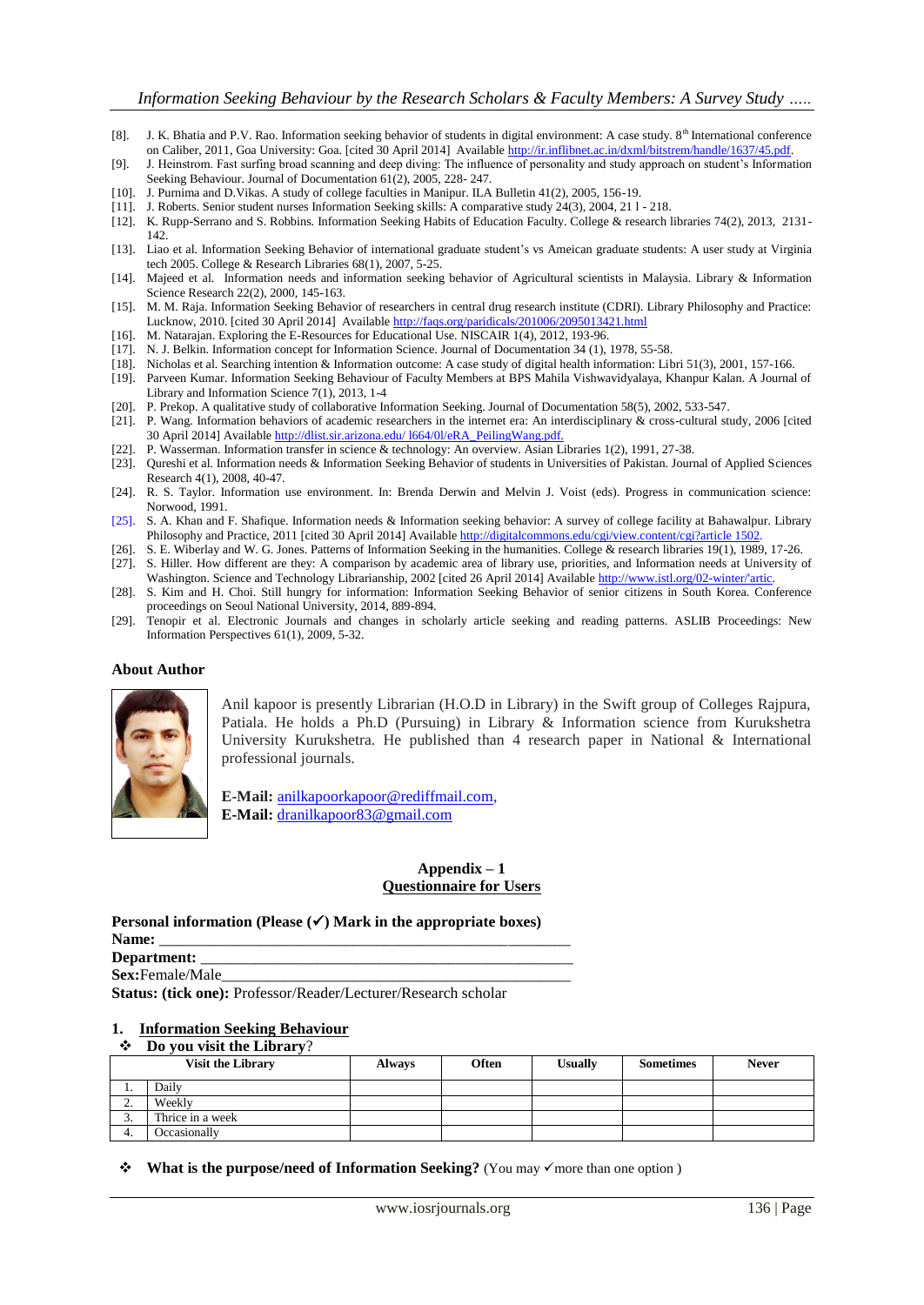| <b>Purpose of Information Seeking</b> |                                  | <b>Always</b> | <b>Often</b> | <b>Usually</b> | <b>Sometimes</b> | <b>Never</b> |
|---------------------------------------|----------------------------------|---------------|--------------|----------------|------------------|--------------|
| ı.                                    | Teaching                         |               |              |                |                  |              |
| 2.                                    | <b>Research Work</b>             |               |              |                |                  |              |
| 3.                                    | Education                        |               |              |                |                  |              |
| 4.                                    | writing paper & presenting paper |               |              |                |                  |              |
| 5.                                    | updating knowledge               |               |              |                |                  |              |
| 6.                                    | Entertainment                    |               |              |                |                  |              |
| 7.                                    | Carry out administrative work    |               |              |                |                  |              |

# **Where do you use/prefer to use Information?**

|          | <b>Prefer to use Information</b>  | <b>Always</b> | <b>Often</b> | Usually | <b>Sometimes</b> | <b>Never</b> |
|----------|-----------------------------------|---------------|--------------|---------|------------------|--------------|
|          | Home                              |               |              |         |                  |              |
| <u>.</u> | Departmental Library              |               |              |         |                  |              |
| J.       | Office                            |               |              |         |                  |              |
|          | Central Library of the University |               |              |         |                  |              |

# **Average time spent in the library on the visit of Information need?**

|    | Time Spent in the library     | <b>Always</b> | <b>Often</b> | <b>Usually</b> | <b>Sometimes</b> | <b>Never</b> |
|----|-------------------------------|---------------|--------------|----------------|------------------|--------------|
|    | Less than 30Minutes to 1 hour |               |              |                |                  |              |
| ٠. | to 2 hours                    |               |              |                |                  |              |
| J. | 2 to 3 hours                  |               |              |                |                  |              |
| 4. | 3 to 4 hours                  |               |              |                |                  |              |
|    | More the 4 hours              |               |              |                |                  |              |

# **Do you Use Internet Resources?** Yes/No

If, yes which of the following resources you regularly use

|    | <b>Use Internet resources</b> | <b>Always</b> | <b>Often</b> | <b>Usually</b> | <b>Sometimes</b> | <b>Never</b> |
|----|-------------------------------|---------------|--------------|----------------|------------------|--------------|
|    | E-Books                       |               |              |                |                  |              |
| ٠. | E-Journals                    |               |              |                |                  |              |
| J. | E-database                    |               |              |                |                  |              |
| т. | E-Thesis/Dissertation         |               |              |                |                  |              |

# ◆ Internet based Information Services? (You may  $\checkmark$  more than one option )

|          | <b>Internet Services</b> | <b>Always</b> | <b>Often</b> | <b>Usually</b> | <b>Sometimes</b> | <b>Never</b> |
|----------|--------------------------|---------------|--------------|----------------|------------------|--------------|
| .,       | E-mail                   |               |              |                |                  |              |
| z.       | <b>WWW</b>               |               |              |                |                  |              |
| 3.       | Chatting                 |               |              |                |                  |              |
| 4.       | Remote login (Telnet)    |               |              |                |                  |              |
| 5.       | <b>FTP</b>               |               |              |                |                  |              |
| 6.       | Discussion Group         |               |              |                |                  |              |
| ⇁<br>. . | <b>BBS</b>               |               |              |                |                  |              |

#### **In what format would you prefer to Read your Information?**

| <b>Format to read your Information</b> |             | <b>Always</b> | Often | <b>Usually</b> | <b>Sometimes</b> | <b>Never</b> |
|----------------------------------------|-------------|---------------|-------|----------------|------------------|--------------|
|                                        | PDF         |               |       |                |                  |              |
| <u>.</u>                               | <b>HTML</b> |               |       |                |                  |              |
| J.                                     | <b>SGML</b> |               |       |                |                  |              |
|                                        | Ms Word     |               |       |                |                  |              |

# **Communication Channels Used for Information-seeking**

|                            | <b>Communication Channels</b>                    | <b>Always</b> | <b>Often</b> | <b>Usually</b> | <b>Sometimes</b> | <b>Never</b> |
|----------------------------|--------------------------------------------------|---------------|--------------|----------------|------------------|--------------|
| . .                        | Meeting personally / Face to face<br>discussions |               |              |                |                  |              |
| $\sim$<br><b>L.</b>        | E-Mail                                           |               |              |                |                  |              |
| $\sim$<br>$\mathfrak{I}$ . | Telephone                                        |               |              |                |                  |              |
| -4.                        | Postal mail                                      |               |              |                |                  |              |
| J.                         | fax                                              |               |              |                |                  |              |

#### **◆ Please tick (**□) the Information Sources that you are need/access to find? (You may  $\checkmark$  more than one option) **Information Sources** Always Often Usually Sometimes Never